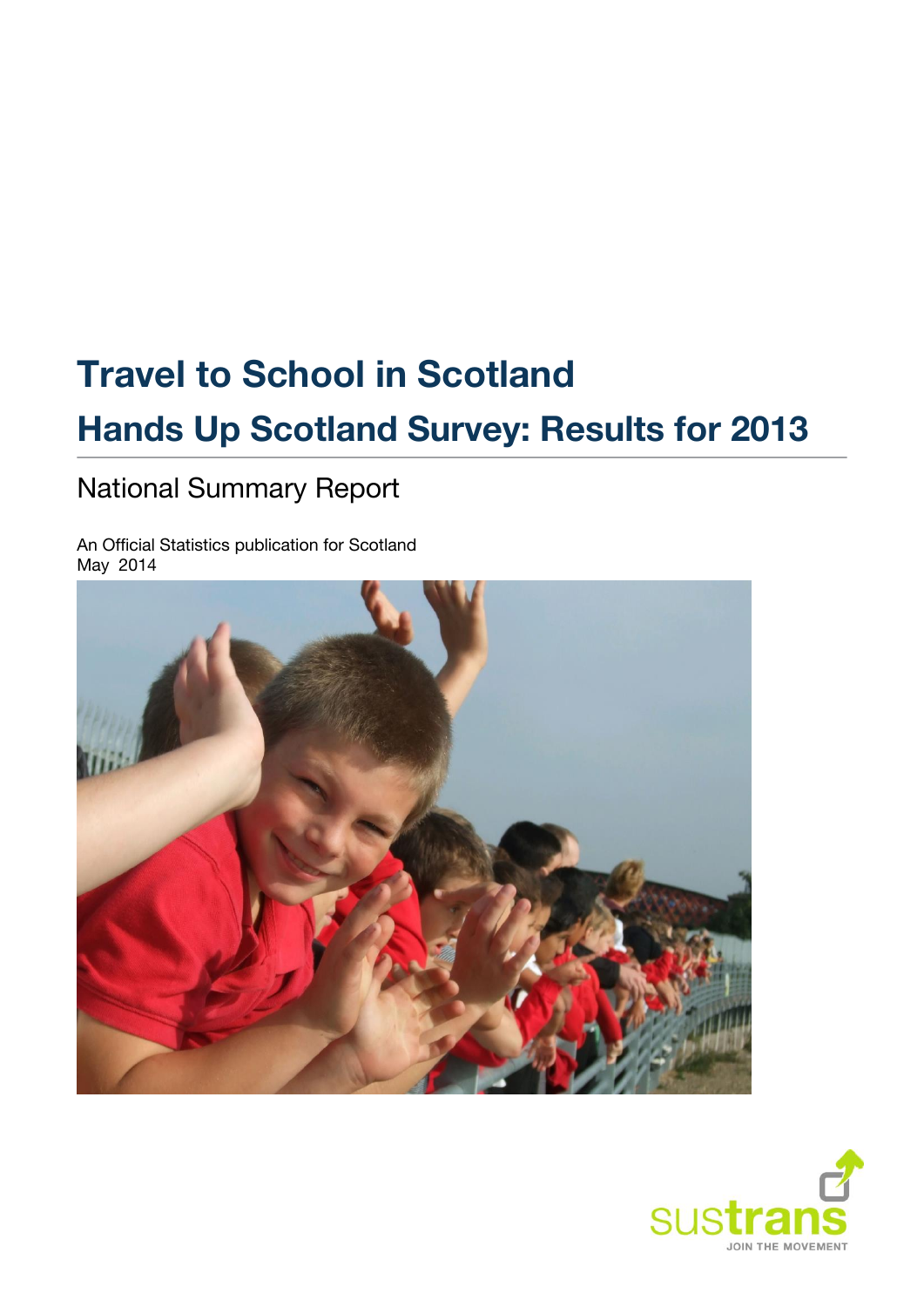#### **About Sustrans**

Sustrans makes smarter travel choices possible, desirable and inevitable. We're a leading UK charity enabling people to travel by foot, bike or public transport for more of the journeys we make every day. We work with families, communities, policy-makers and partner organisations so that people are able to choose healthier, cleaner and cheaper journeys, with better places and spaces to move through and live in.

It's time we all began making smarter travel choices. Make your move and support Sustrans today. [www.sustrans.org.uk](http://www.sustrans.org.uk/)

Head Office **Sustrans** 2 Cathedral Square College Green Bristol BS1 5DD

© Sustrans May 2014 Registered Charity No. 326550 (England and Wales) SC039263 (Scotland) VAT Registration No. 416740656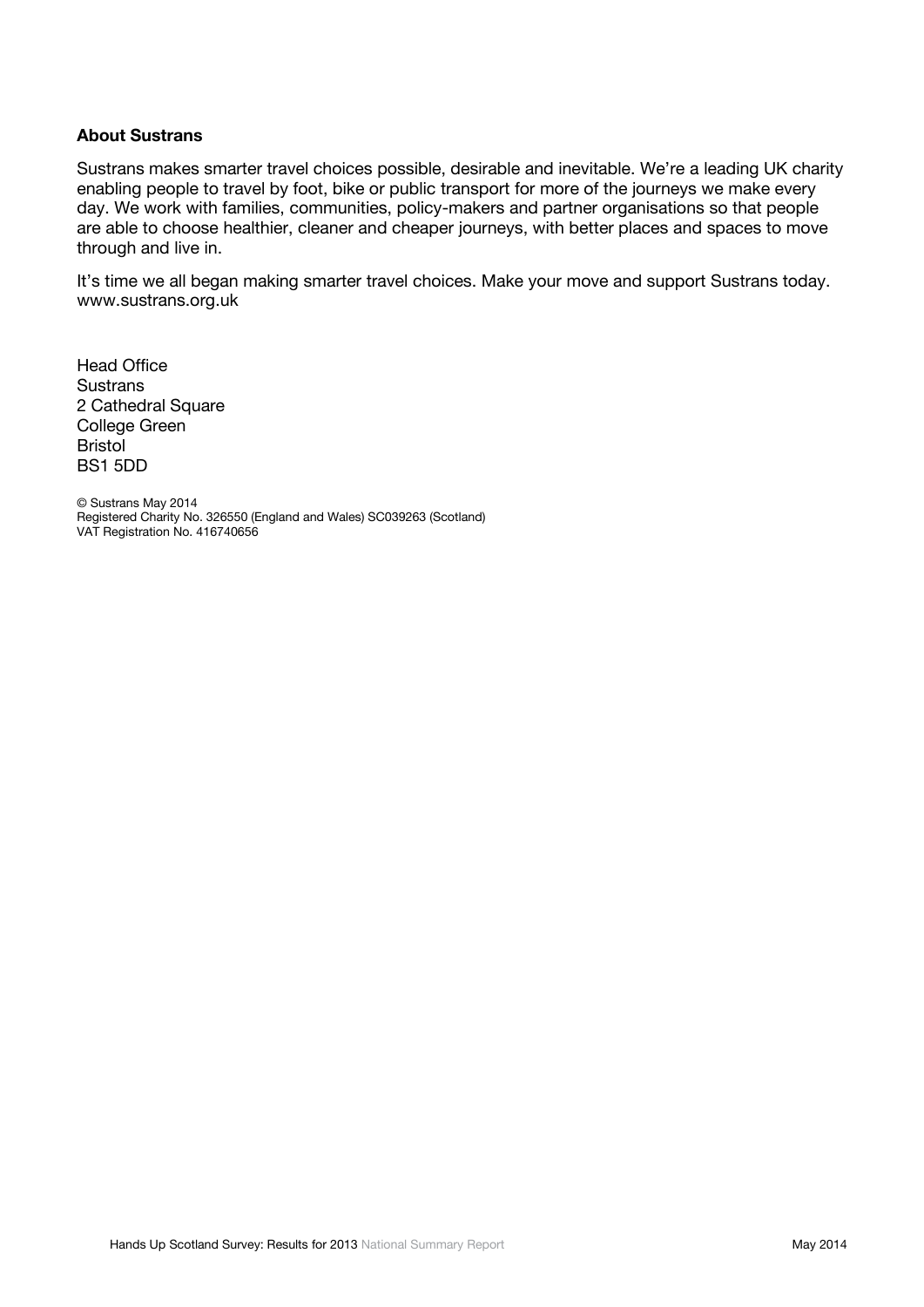# **Table of contents**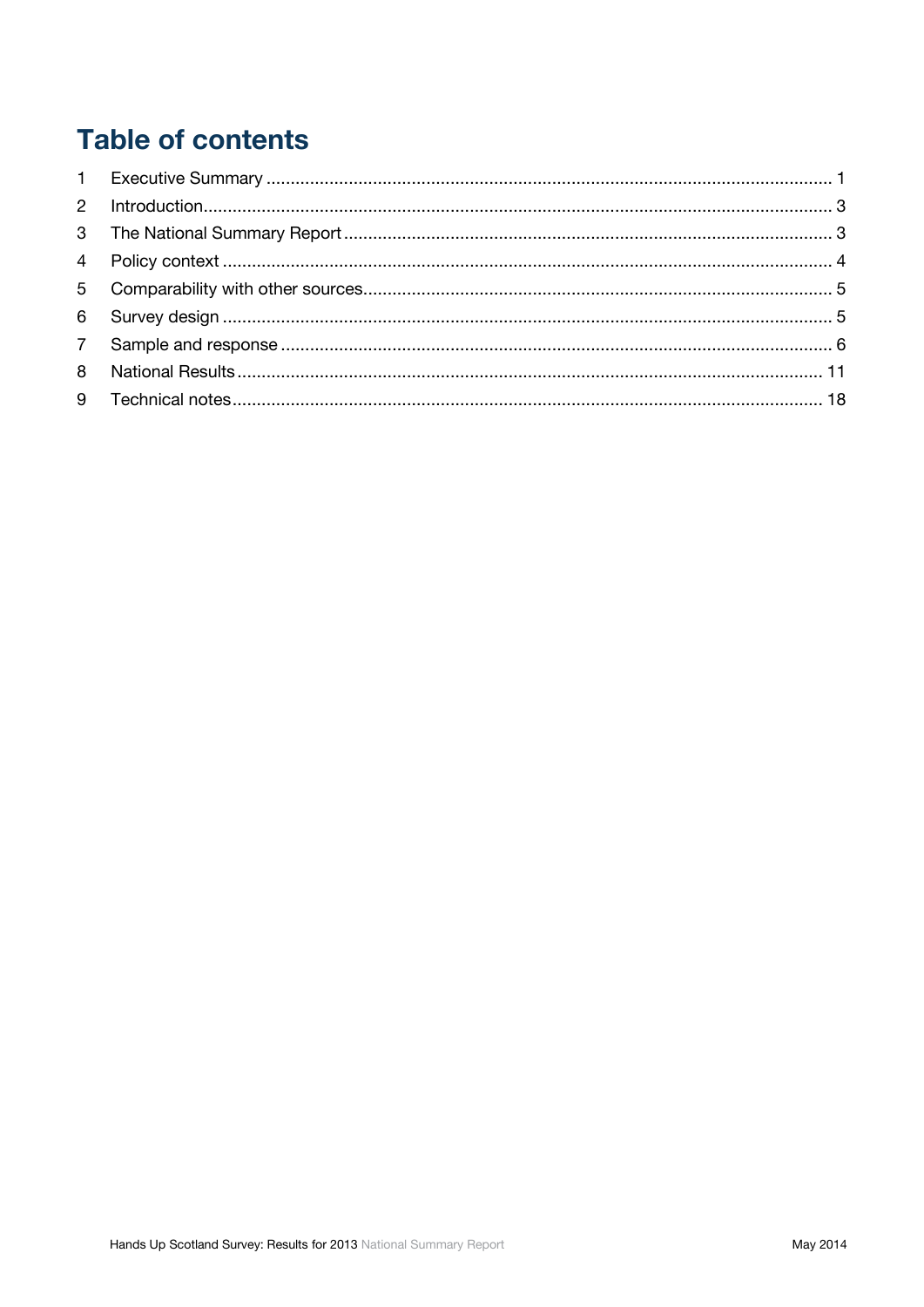# <span id="page-3-0"></span>**1 Executive Summary**

# **INTRODUCTION**

The Hands Up Scotland Survey is an annual survey based on a large sample of the pupils enrolled at schools in Scotland. The survey, first conducted in 2008, is funded by Transport Scotland and is a joint project between Sustrans and Scottish local authorities.

The annual National Summary Report is designed to act as an introduction to the survey and to present and interpret the results at a national level.

The question asked in the Hands Up Scotland Survey is, 'How do you normally travel to school?', with the following response options: Walk, Cycle, Scooter/Skate, Park and Stride (driven part of the way by car and walk the rest), Driven, Bus, Taxi and Other.

The Hands Up Scotland Survey has been designated an Official Statistic by Parliamentary Order. The survey is designed to provide reliable and up to date information on mode of travel to school in Scotland, both nationally and at a local authority level as well as by school type and year group. The large national dataset allows for links to be made at a local level between mode of travel to school and school transport policies and initiatives.

### **NATIONAL RESPONSE 2013**

In 2013, over 467,000 children from 2,017 schools and 540 nurseries took part in the survey from all 32 local authorities in Scotland. Responses were received from 67.7% of all state school pupils enrolled in Scotland and 78.7% of all state schools registered in Scottish Government Education Statistics<sup>1</sup>.

### **NATIONAL RESULTS 2013 (excluding nursery)**

#### **Active travel**

50.4% of pupils surveyed in 2013 said that they normally travel to school in an active way without any form of motorised transport (walking, cycling, and using a scooter or skateboard):

- Walking was the most frequent mode of travel with 44.1% of pupils saying that they normally walk to school
- 3.5% of pupils said they normally travel to school by bicycle and 2.8% said that they normally use a scooter or skateboard to travel to school

#### **Motorised travel**

41.8% of pupils surveyed in 2013 said that they normally travel to school using only a motorised mode of transport:

- 21.4% of pupils said that they are normally driven to school
- 18.8% of pupils said that they normally take the bus to school
- 1.6% said that they normally travel to school by taxi

### **Multi-mode travel**

In addition to those travelling solely by an active or motorised mode of travel to school, 7.5% of pupils said that they normally park and stride to school (i.e. they are driven part of the way to school by car and walk the rest of the way)

<sup>1</sup> <http://www.scotland.gov.uk/Topics/Statistics/Browse/School-Education/Summarystatsforschools>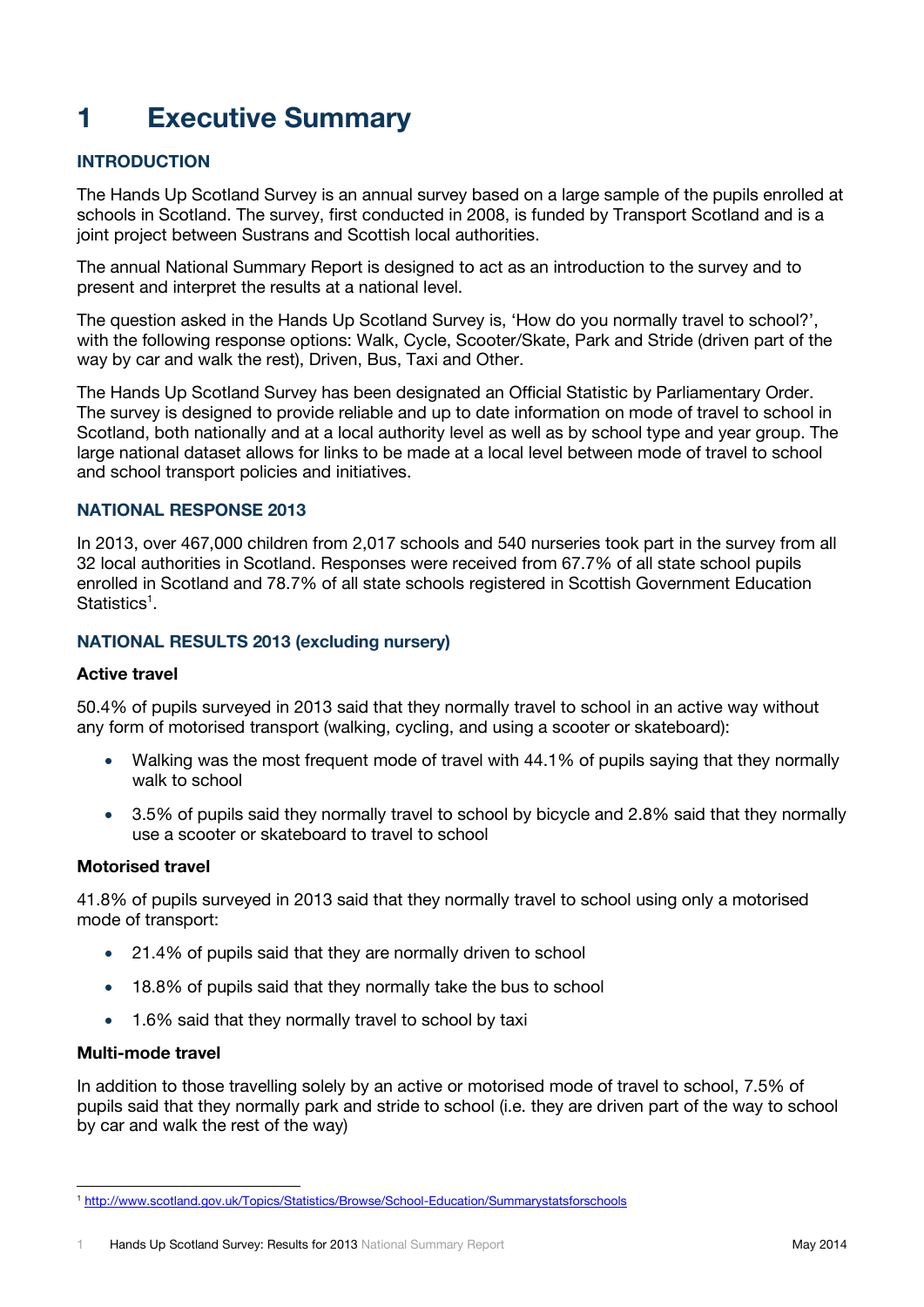# **NATIONAL RESULTS 2008-2013 (excluding nursery)**

There are limitations to the comparability of data across years, as although survey design and methodology have remained consistent, survey sample size has increased considerably (from 396,377 pupil responses in 2008 to 467,397 in 2013). Changes in results have not been tested for statistical significance.

Caution should also be applied when seeking to understand annual variations. A number of variables may impact on travel behaviour from year to year (e.g. weather conditions, school mergers, closures and relocations) as well as policies and schemes introduced by central and local government or individual schools.

Nursery school data has not been included in this summary as the number of nursery school respondents has more than doubled since data was first collected (from 7,999 pupil responses in 2009 to 19,737 in 2013).

### **Active travel**

Overall levels of active travel to school not involving any form of motorised transport (walking, cycling, using a scooter or skate board) consistently remained between 49.3% and 49.9% between 2009 and 2012, with 2008 and 2013 showing slightly higher levels of active travel at 51.8% and 50.4% respectively.

- The reported level of walking has decreased from 48.3% in 2008 to 44.1% in 2013
- The Hands Up Scotland Survey does not show a clear trend in cycling levels. The percentage of pupils reporting normally cycling to school decreased to 2.3% in 2009 and increased to 3.5% in 2013 but otherwise has remained between 2.8% (2008) and 3.0% (2011)
- The percentage of pupils who say they normally scooter or skateboard to school has increased from 0.7% (2008) to 2.8% (2013). The level of scooting/skating has increased in every year apart from 2009 when it decreased slightly to 0.6%

#### **Motorised travel**

The Hands Up Scotland Survey does not show a clear trend in motorised travel between 2008 (41.6%) and 2013 (41.8%). However, the survey has shown a small decrease in motorised travel each year between 2009 (43.0%) and 2013 (41.8%).

- The survey does not show a clear trend in car use between 2008 (22.0%) and 2013 (21.4%). However, it has shown a small decrease in car use each year between 2009 (23.3%) and 2013 (21.4%)
- Bus use has remained fairly consistent, varying by no more than 0.1 percentage point between 2008 and 2012 (18.1% to18.2%), increasing slightly to 18.8% in 2013
- Taxi use has remained fairly consistent, varying by no more than 0.1 percentage point between 2009 and 2013 (1.6% to 1.7%), having increased slightly from 1.4% in 2008

#### **Multi-mode travel**

The percentage of pupils travelling to school by park and stride has shown a small consistent increase each year from 2008 (6.1%) to 2012 (7.8%), decreasing slightly to 7.5% in 2013

# **ADDITIONAL INFORMATION**

The results presented in this report are accompanied by supplementary National Results tables in Excel including a breakdown of results at a local authority level and data collected from 2008-2013. This document is available from Sustrans' website:

<http://www.sustrans.org.uk/scotland/what-we-do/schools-and-universities/hands-scotland>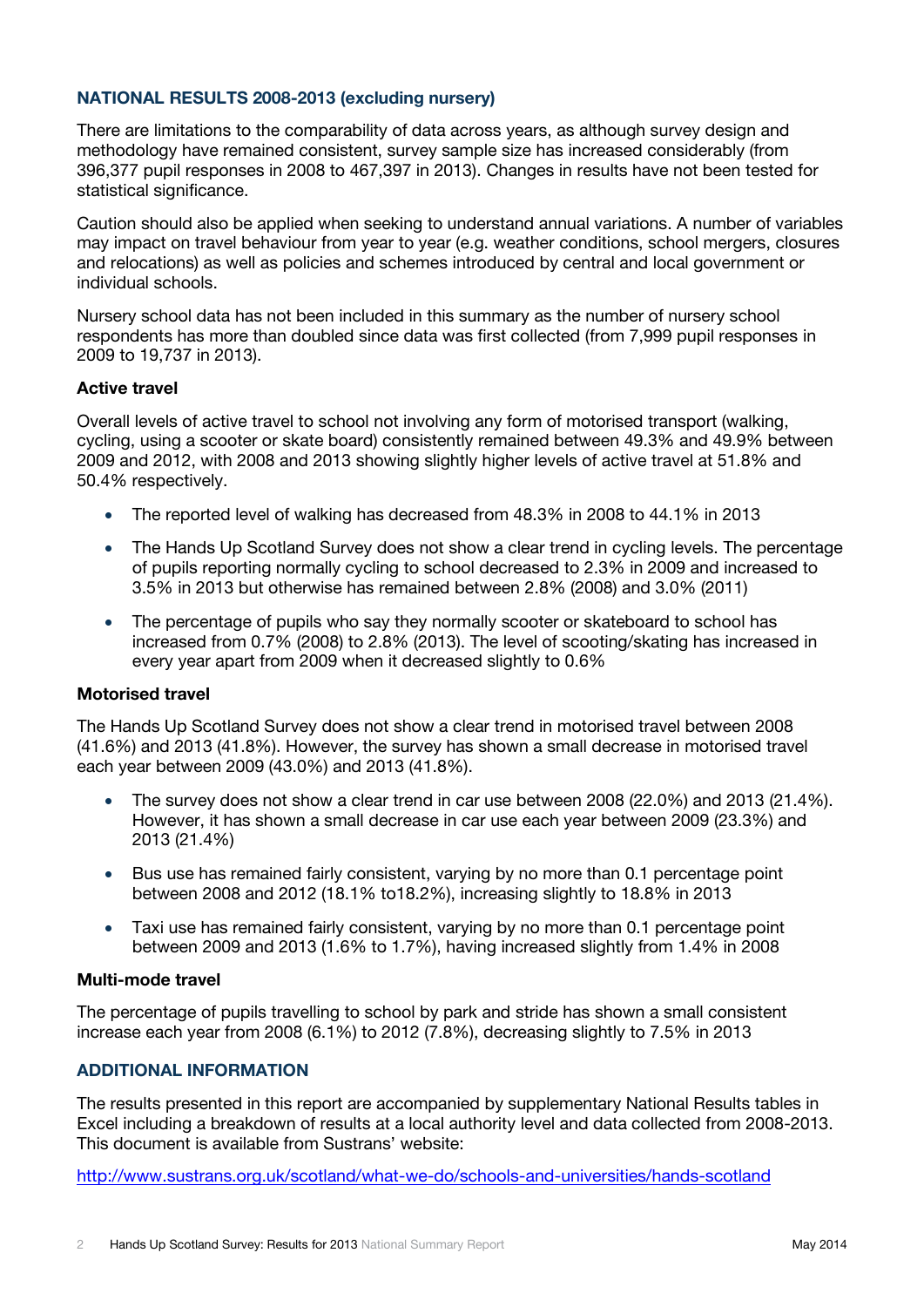# <span id="page-5-0"></span>**2 Introduction**

The Hands Up Scotland Survey is an annual survey based on a large sample of the pupils enrolled at schools in Scotland. The survey was first conducted in 2008 and has followed a consistent survey design and methodology. The Survey is funded by Transport Scotland and is a joint project between Sustrans and Scottish local authorities.

A Parliamentary Order was passed designating Sustrans as Official Statistics Providers as of 1<sup>st</sup> June 2012 prior to the publication of Hands Up Scotland 2011<sup>2</sup>. The primary aim of Official Statistics in Scotland is to provide an accurate, up-to-date, comprehensive and meaningful picture of the economy and society to support the formulation and monitoring of economic and social policies by government and others $^3$ .

The Hands Up Scotland Survey is designed to provide reliable and up to date information on mode of travel to school in Scotland, both nationally and at a local authority level as well as by school type and year group. The large national dataset allows for links to be made at a local level between mode of travel to school and school transport policies and initiatives. The specific aims of the survey are:

- Meet central and local government needs for policy relevant data on mode of travel to school in Scotland
- Be understandable and useful to stakeholders and so lead to a high level of use of the Hands Up Scotland Survey
- Produce high quality data in accordance with the UK Statistics Authority's *Code of Practice for Official Statistics*<sup>4</sup>

# <span id="page-5-1"></span>**3 The National Summary Report**

Hands Up Scotland Survey results have been reported in a series of annual reports between 2009 and 2014. The annual National Summary Report is designed to act as an introduction to the survey and to present and interpret the results at a national level.

A short summary of key national level results for the Hands Up Scotland Survey 2013 is available in the form of a Statistical News Release. Supplementary National Results tables in Excel including a breakdown of results at a local authority level and data collected from 2008-2013 are also available. These documents can be downloaded from Sustrans' website:

<http://www.sustrans.org.uk/scotland/what-we-do/schools-and-universities/hands-scotland>

Each local authority also receives their results in a comprehensive range of tables, including breakdown by school, in an Excel report. These documents of local authority results contain all data collected between 2008 and 2013.

Where users wish to undertake more detailed analyses for a specific project and these documents do not provide the required information or format, a data request may be submitted.

While this release focuses on the key results, the Hands Up Scotland Survey team can be contacted with feedback, requests or enquiries<sup>5</sup>.

<sup>&</sup>lt;sup>2</sup> Official Statistics in Scotland are produced by the Scottish Government, Crown Bodies and a number of other public bodies named by Parliamentary Order in line with the UK Statistics Authority's Code of Practice for Official Statistics.

<sup>3</sup> <http://www.scotland.gov.uk/Topics/Statistics/About/NatStats>

<sup>4</sup> <http://www.statisticsauthority.gov.uk/assessment/code-of-practice/index.html>

<sup>5</sup> [eypmonitoring@sustrans.org.uk](mailto:eypmonitoring@sustrans.org.uk) 0191 269 9370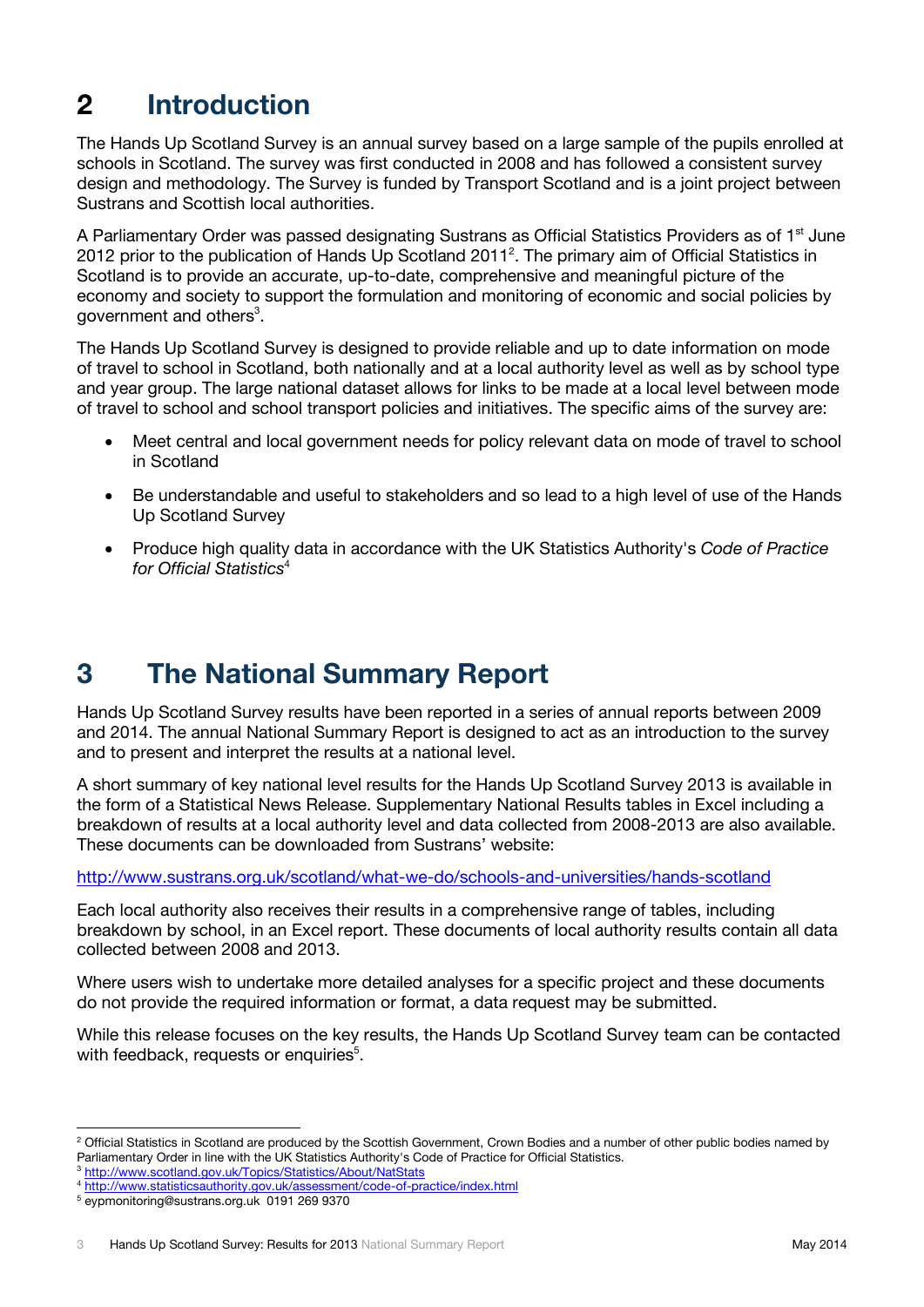# <span id="page-6-0"></span>**4 Policy context**

The overall purpose of this National Summary Report is to put the results of the Hands Up Scotland Survey into a relevant policy context. The Scottish Government has outlined its overall purpose of increasing sustainable economic growth, and five strategic objectives, which are designed to ensure the purpose is delivered $^{16}$ . The five objectives are:

**Wealthier and Fairer** - Enable businesses and people to increase their wealth and more people to share fairly in that wealth.

**Smarter** - Expand opportunities for Scots to succeed from nurture through to life long learning ensuring higher and more widely shared achievements.

**Healthier** - Help people to sustain and improve their health, especially in disadvantaged communities, ensuring better, local and faster access to health care.

**Safer and Stronger** - Help local communities to flourish, becoming stronger, safer place to live, offering improved opportunities and a better quality of life.

**Greener** - Improve Scotland's natural and built environment and the sustainable use and enjoyment of it.

The Hands Up Scotland Survey can provide information relevant to the 'Healthier' and 'Greener' objectives outlined by the Scottish Government.

The survey provides data on levels of active travel to school (walking, cycling, using a scooter or skateboard). Scotland's strategy for physical activity, *Let's Make Scotland More Active*<sup>7</sup> , and the UK Chief Medical Officers report *Start Active, Stay Active*<sup>8</sup> both recommend active travel as one way of making up the recommended 60 minutes of moderate to vigorous intensity physical activity daily for children, as well as outlining the links between physical activity and health.

The survey provides data for levels of motorised travel to school (being driven, travelling by bus or taxi). Levels of motorised travel have implications for greenhouse gas emissions, and the Scottish Government has outlined the need for behaviour change to make more sustainable transport choices as part of daily life in order to reduce Scotland's carbon footprint<sup>9</sup>. Levels of motorised travel also have implications for congestion, against which the Scottish Government has summarised its role as follows:

'To set the framework for the provision of sustainable, integrated and cost-effective public transport and walking and cycling infrastructure as alternatives to the car.'<sup>10</sup>

The survey also provides data on levels of cycling to school. The *Cycling Action Plan for Scotland*<sup>11</sup> sets out the shared vision of 10% of all journeys in Scotland to be made by bike by 2020, outlines a framework for delivery of this target and encourages the promotion of cycling and active travel to school.

The Hands Up Scotland Survey results also represent a large national dataset which allows for links to be made at a local level between mode of travel to school and school transport policies and initiatives.

<sup>6</sup> <http://www.scotland.gov.uk/About/Performance/Strategic-Objectives>

<sup>&</sup>lt;sup>7</sup> Let's Make Scotland More Active (2003), Physical Activity Taskforce

<sup>&</sup>lt;sup>8</sup> Start Active, Stay Active (2011), UK Chief Medical Officers

<sup>9</sup> <http://www.scotland.gov.uk/About/Performance/scotPerforms/indicator/carbon>

<sup>10</sup> <http://www.scotland.gov.uk/About/Performance/scotPerforms/indicator/congestion>

<sup>&</sup>lt;sup>11</sup> Cycling Action Plan for Scotland (2010, updated 2013), Transport Scotland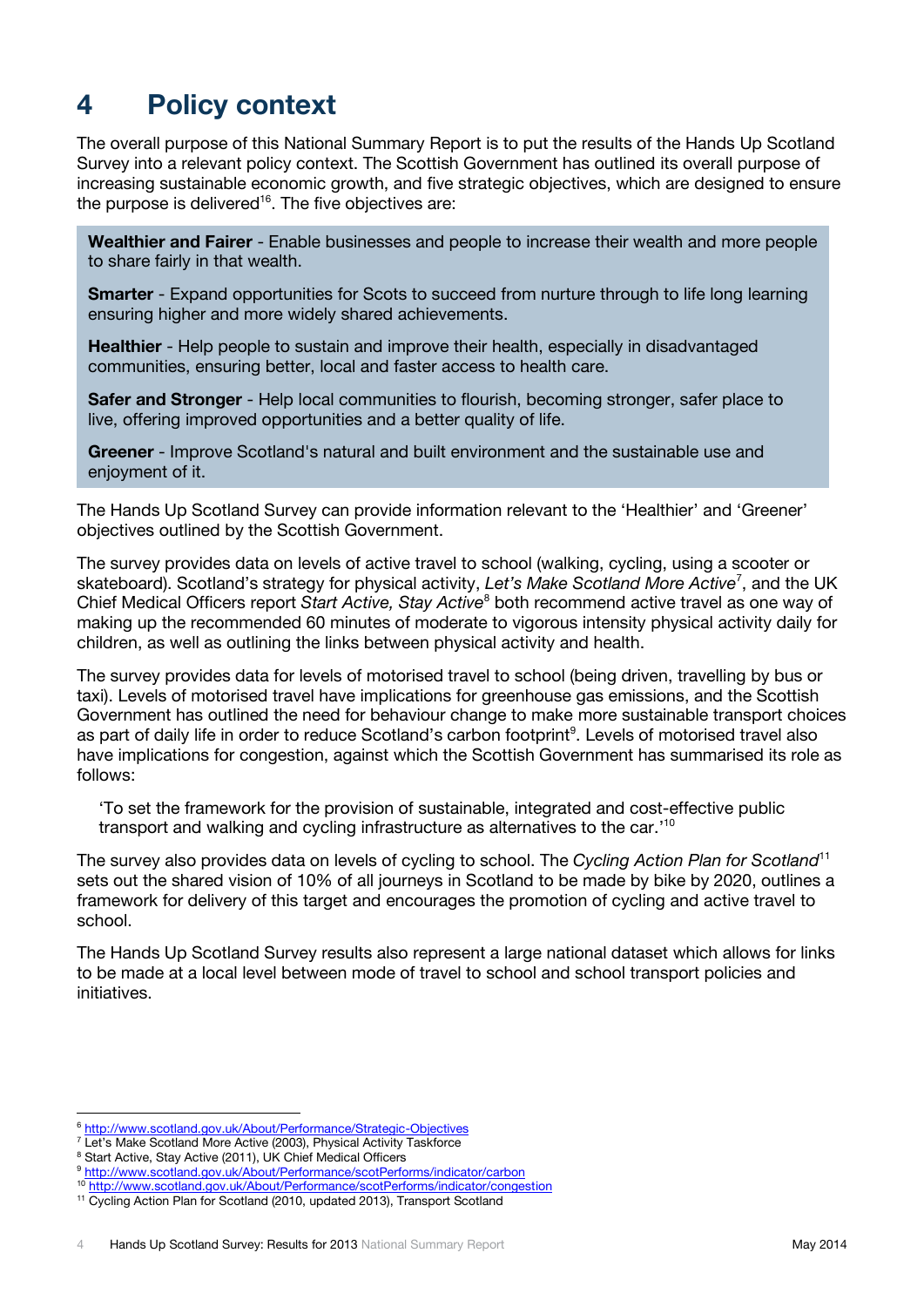# <span id="page-7-0"></span>**5 Comparability with other sources**

The Hands Up Scotland survey is not directly comparable with any other current sources of Official Statistics in the UK. The Scottish Household Survey also provides information on travel to school in Scotland<sup>12</sup> and a list of the main statistical publications in relation to transport in Scotland is available from the Transport Scotland website<sup>13</sup>.

The Pupil Level Annual School Census<sup>14</sup> in England published data for usual mode of travel to school until 2011. Data was available at a school level and this question was made mandatory for schools with an approved School Travel Plan in January 2007. In 2011, the mandatory use of this question was discontinued. Data on travel to school data is not currently collected as part of the school census for Northern Ireland or Wales.

Other current sources of official statistics relating to travel to school in the UK include the National Travel Survey<sup>15</sup>, and the Travel Survey for Northern Ireland<sup>16</sup>.

# <span id="page-7-1"></span>**6 Survey design**

The Hands Up Scotland Survey is a joint project, managed by Sustrans and Officers from each local authority in Scotland. The survey was first conducted in 2008 and has followed a consistent survey design and methodology each year.

Sustrans' Research and Monitoring Unit are responsible for producing the survey format, guidance and data entry template to circulate to local authority officers. Local authority officers are responsible for distributing the surveys and guidance to schools. Data collection is conducted by school staff, instructed by their local authority officer, with support from Sustrans. Completed survey forms are returned by the school staff to their local authority officer, who takes responsibility for inputting data for each school and returning the data to Sustrans. Data cleaning, collation, analysis and reporting are conducted by Sustrans' Research and Monitoring Unit.

Data collection for the Hands Up Scotland Survey occurs on an annual basis in the second week of September. In 2013, data collection took place between the  $9<sup>th</sup>$  and 13<sup>th</sup> September.

The question asked in the Hands Up Scotland Survey is, 'How do you normally travel to school?', with the following response options: Walk, Cycle, Scooter/Skate, Park and Stride (driven part of the way by car and walk the rest), Driven, Bus, Taxi and Other. The survey is conducted by schools on a class-by-class basis. The number of pupils present at the time of the survey is recorded, and pupils are asked to raise their hand for each response option. A manual count is recorded on the survey form.

All pupils of primary and secondary school age are asked to respond to the Hands Up Scotland Survey themselves. Assistance may be provided to nursery or SEN school pupils by a parent, guardian or member of school staff when responding to the survey, depending on the level of support required.

<sup>12</sup> <http://www.scotland.gov.uk/Topics/Statistics/Browse/Transport-Travel/TrendTraveltoSchool>

<sup>13</sup> <http://www.transportscotland.gov.uk/statistics/statistical-publications>

<sup>14</sup> <https://www.gov.uk/government/collections/school-census>

<sup>15</sup> <https://www.gov.uk/government/publications/national-travel-survey-2012>

<sup>16</sup> [http://www.drdni.gov.uk/northern\\_ireland\\_travel\\_survey.htm](http://www.drdni.gov.uk/northern_ireland_travel_survey.htm)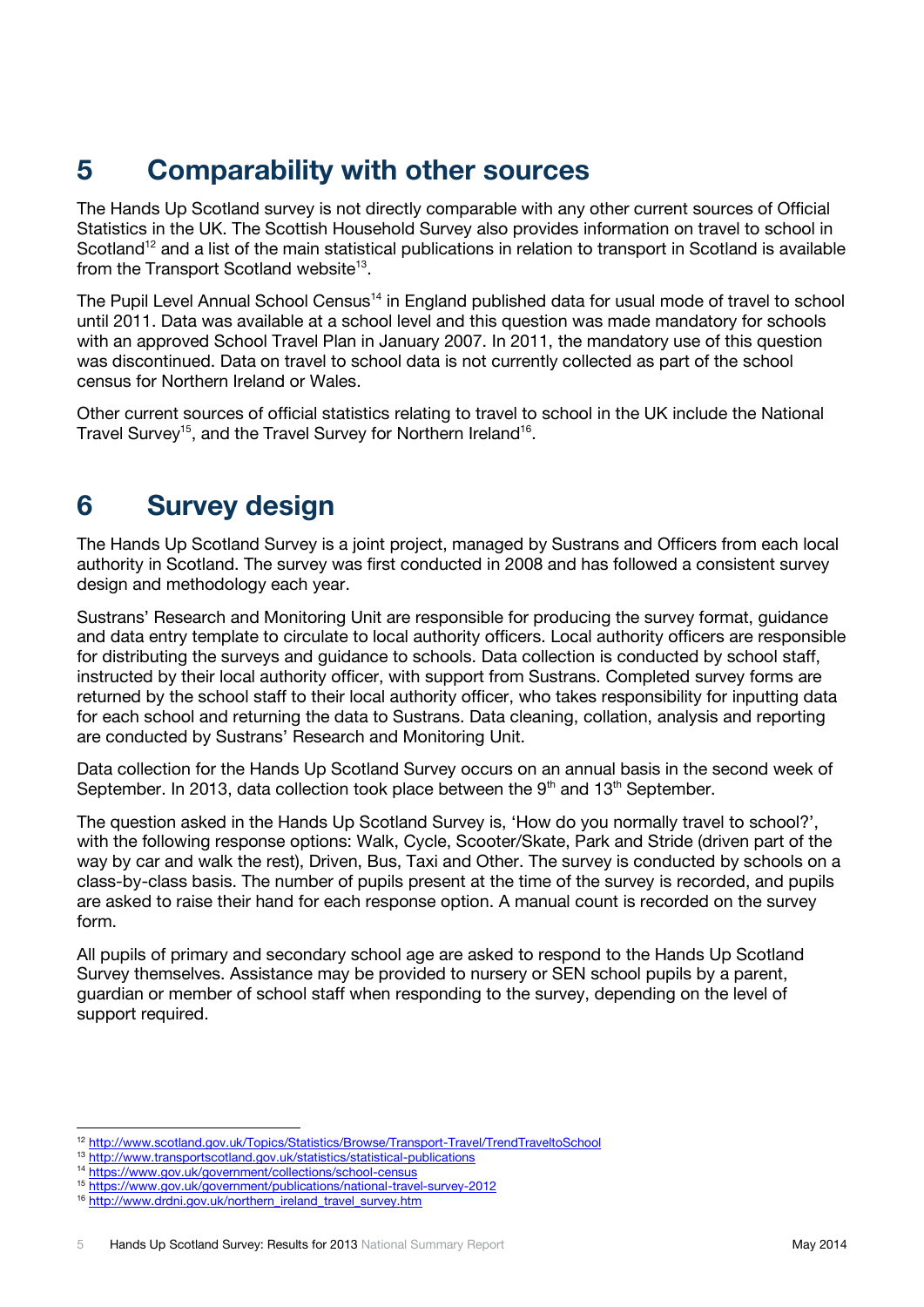# <span id="page-8-0"></span>**7 Sample and response**

# **SAMPLE**

All local authorities in Scotland are invited to take part in the Hands Up Scotland Survey. The sample for the survey is designed to be as close to a census as possible in that it aims to systematically acquire and record information about the majority of pupils enrolled in nursery, primary, secondary SEN and independent schools across Scotland.

This sample is designed to produce a large national dataset which can be used to examine information on mode of travel to school in detail at a national, local authority and school level as well as by school type and year group. The broad based sample allows for links to be made at a local level between mode of travel to school and school transport policies and initiatives.

Local authority officers are responsible for distributing the survey forms and guidance to schools. In 2013 a prize draw was also offered to schools as an incentive for returning responses from all year groups.

Survey receipt and response rates as a percentage of equivalent Scottish school roll and as a percentage of all equivalent schools in Scotland are calculated using the Scottish Government's Education Statistics<sup>17</sup>. This is only available for state primary, secondary and SEN schools as the Scottish Government does not collect data for independent or nursery schools. It is therefore not possible to calculate equivalent survey receipt or response rates from these school types. This limitation also applies at a local authority level.

# **NATIONAL RESPONSE RATE 2013**

In 2013, all 32 local authorities in Scotland participated in the Hands Up Scotland Survey.

In 2013 1,925 nurseries and 2,483 schools across Scotland received the survey from their local authority officers. The survey was sent to 2,438 state schools**<sup>18</sup>**, the equivalent of 95.7% of all state schools in Scotland.

A total of 540 nurseries and 2,017 schools responded to the Survey across Scotland. Responses were received from 2,004 state schools, the equivalent of 82.2% of state schools receiving the survey and 78.7% of all state schools in Scotland.

A full breakdown of the number of schools responding to the survey in 2013 is presented in Table 7.1

<sup>17</sup> <http://www.scotland.gov.uk/Topics/Statistics/Browse/School-Education/Summarystatsforschools>

<sup>&</sup>lt;sup>18</sup> Not including nursery schools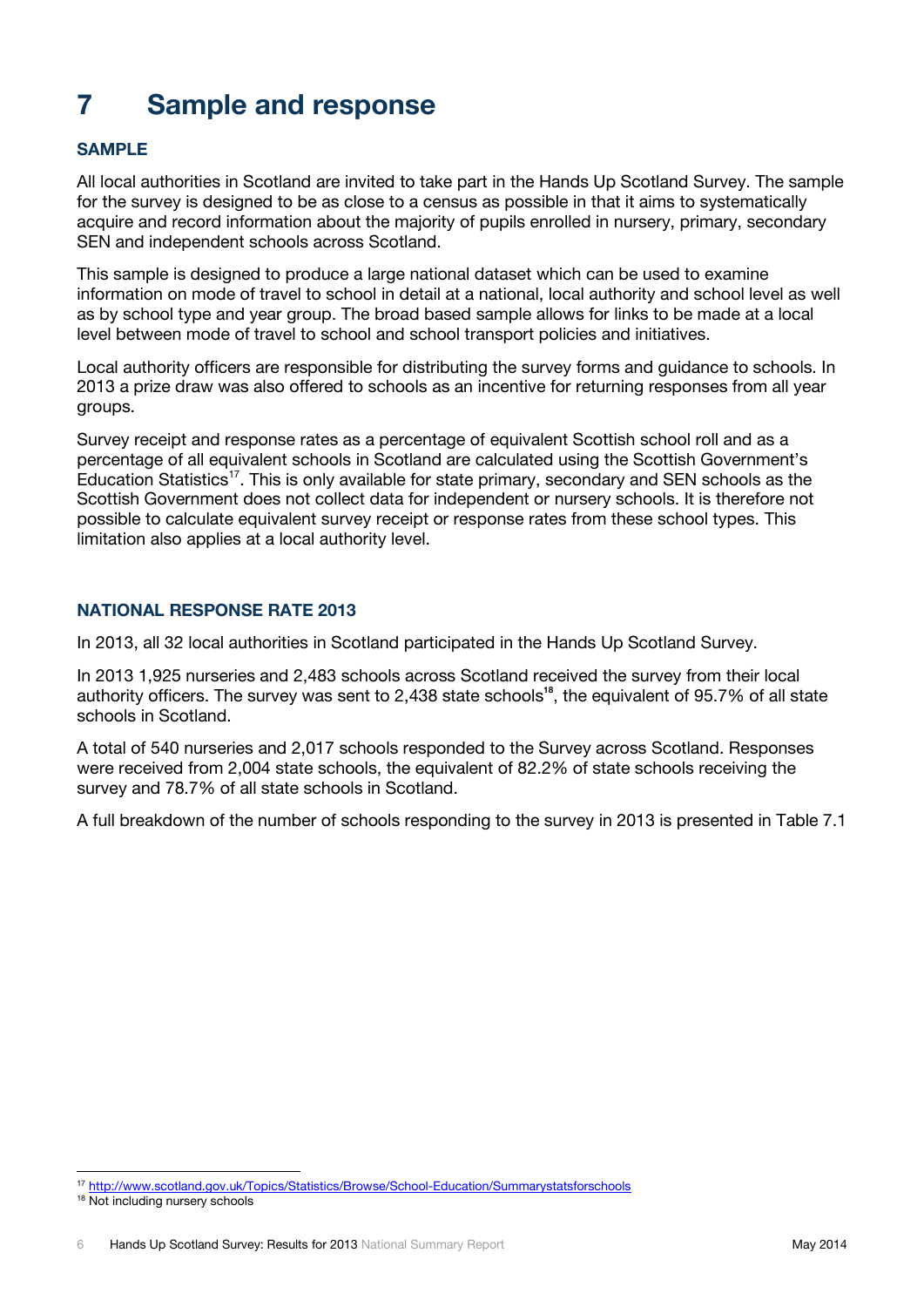| <b>School Type</b> | <b>Number of</b><br>schools<br>which<br>received<br><b>Survey</b> | % of all<br>schools in<br><b>Scotland</b><br>which<br>received<br><b>survey</b> | <b>Number of</b><br>schools<br>which<br>returned<br>data | % of schools<br>receiving<br>survey which<br>returned data | $%$ of all<br>schools in<br><b>Scotland</b><br>which<br>returned<br>data |
|--------------------|-------------------------------------------------------------------|---------------------------------------------------------------------------------|----------------------------------------------------------|------------------------------------------------------------|--------------------------------------------------------------------------|
| Nursery            | 1,925                                                             |                                                                                 | 540                                                      | 28.1%                                                      |                                                                          |
| Primary            | 2,012                                                             | 97.9%                                                                           | 1,701                                                    | 84.5%                                                      | 82.7%                                                                    |
| Secondary          | 362                                                               | 99.5%                                                                           | 277                                                      | 76.5%                                                      | 76.1%                                                                    |
| <b>SEN</b>         | 64                                                                | 50.4%                                                                           | 26                                                       | 40.6%                                                      | 20.5%                                                                    |
| Independent        | 45                                                                |                                                                                 | 13                                                       | 28.9%                                                      |                                                                          |
| All State Schools  | 2,438                                                             | 95.7%                                                                           | 2,004                                                    | 82.2%                                                      | 78.7%                                                                    |
| All Schools        | 2,483                                                             |                                                                                 | 2,017                                                    | 81.2%                                                      |                                                                          |

# **Table 7.1 National sample size:** number of schools responding to survey, 2013<sup>19</sup>

Responses were received from 19,737 nursery pupils and 467,397 school pupils in total across Scotland. Responses were received from 461,707 state school pupils, the equivalent of 67.7% of all state school pupils enrolled in Scotland.

A full breakdown of the number of pupils responding to the survey in 2013 is presented in Table 7.2.

# **Table 7.2 National sample size:** number of pupils responding to survey, 2013<sup>20</sup>

| <b>School Type</b>              | <b>Number of</b> | % of Scottish |
|---------------------------------|------------------|---------------|
|                                 | respondents      | school roll   |
| Nursery                         | 19,737           |               |
| Primary                         | 288,812          | 75.2%         |
| Secondary                       | 171,594          | 59.1%         |
| <b>SEN</b>                      | 1,301            | 18.4%         |
| Independent                     | 5,690            |               |
| All State Schools <sup>21</sup> | 461,707          | 67.7%         |
| All Schools                     | 467,397          |               |

<sup>&</sup>lt;sup>19</sup> Table 1.3 in supplementary National Results Excel file available to download from [http://www.sustrans.org.uk/scotland/what-we](http://www.sustrans.org.uk/scotland/what-we-do/schools-and-universities/hands-scotland)[do/schools-and-universities/hands-scotland](http://www.sustrans.org.uk/scotland/what-we-do/schools-and-universities/hands-scotland)

<sup>&</sup>lt;sup>20</sup> Table 1.1 in supplementary National Results Excel file available to download from [http://www.sustrans.org.uk/scotland/what-we](http://www.sustrans.org.uk/scotland/what-we-do/schools-and-universities/hands-scotland)[do/schools-and-universities/hands-scotland](http://www.sustrans.org.uk/scotland/what-we-do/schools-and-universities/hands-scotland)

<sup>21</sup> Not including nursery schools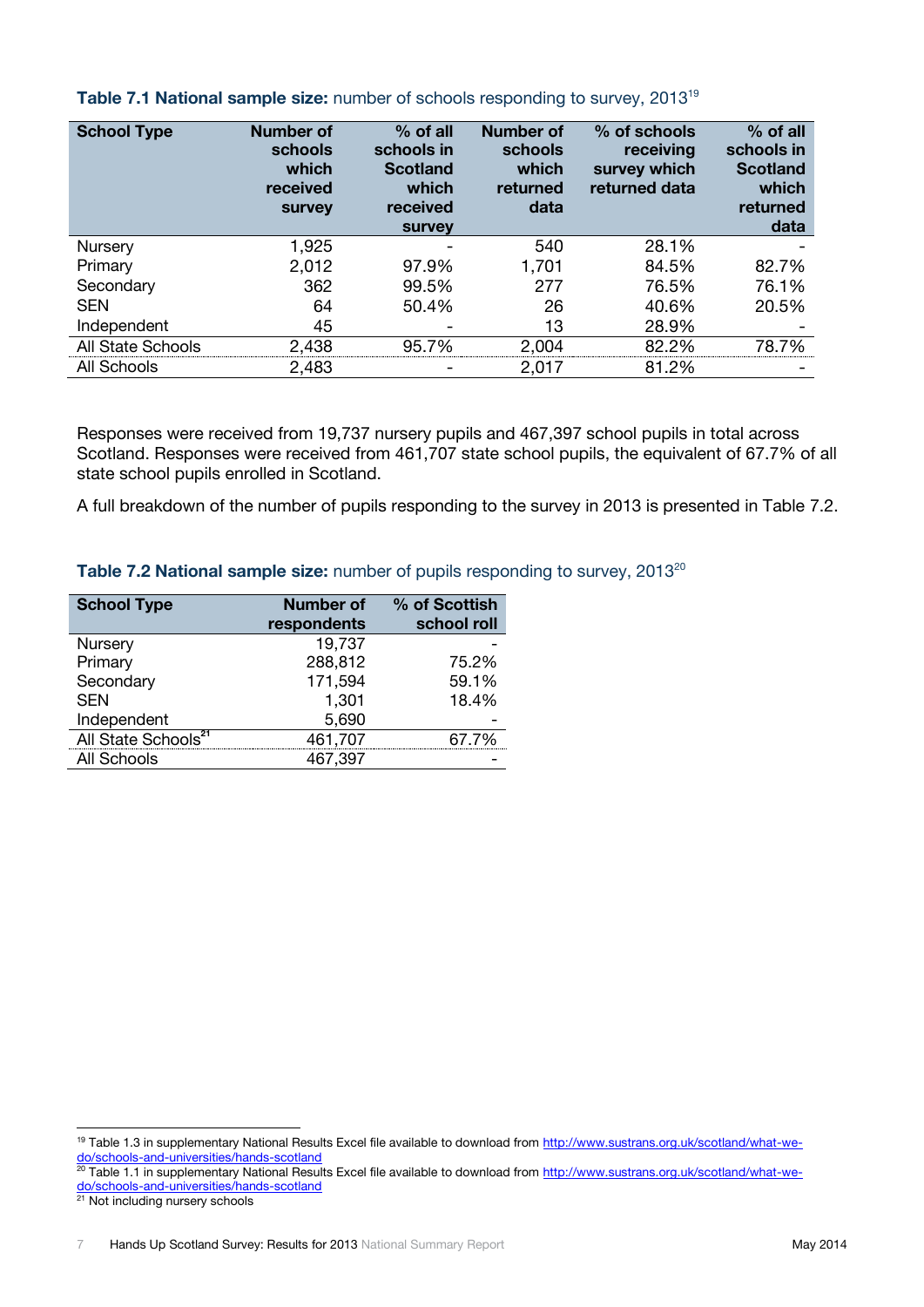# **NATIONAL RESPONSE RATE 2008-2013**

The total number of pupil respondents to the Hands Up Scotland Survey consistently increased from 396,377 in 2008 to 439,401 in 2010. Total pupil respondents decreased to 427,104 in 2011, before increasing to 457,488 in 2012 and 467,397 in 2013. The number of state school pupil respondents to the Hands Up Scotland Survey followed a similar pattern between 2008 and 2012, as shown in Chart 7.1.

State school pupil responses to the Hands Up Scotland Survey have increased from 57.3% of all state school pupils enrolled in Scotland in 2008 to 67.7% in 2013. The percentage of state school pupils responding to the survey has increased in every year apart from 2011 when it decreased slightly to 63.5% (from 64.9% in 2010), as shown in Table 7.3.

**Table 7.3 National sample size:** state school pupil responses to survey as % of Scottish school roll, 2008-2013<sup>22</sup>

| Year | % of Scottish |
|------|---------------|
|      | school roll   |
| 2008 | 57.3%         |
| 2009 | 61.2%         |
| 2010 | 64.9%         |
| 2011 | 63.5%         |
| 2012 | 67.1%         |
| 2013 | 67.7%         |
|      |               |





 <sup>22</sup> Table 1.1 in supplementary National Results Excel file available to download from [http://www.sustrans.org.uk/scotland/what-we](http://www.sustrans.org.uk/scotland/what-we-do/schools-and-universities/hands-scotland)[do/schools-and-universities/hands-scotland](http://www.sustrans.org.uk/scotland/what-we-do/schools-and-universities/hands-scotland)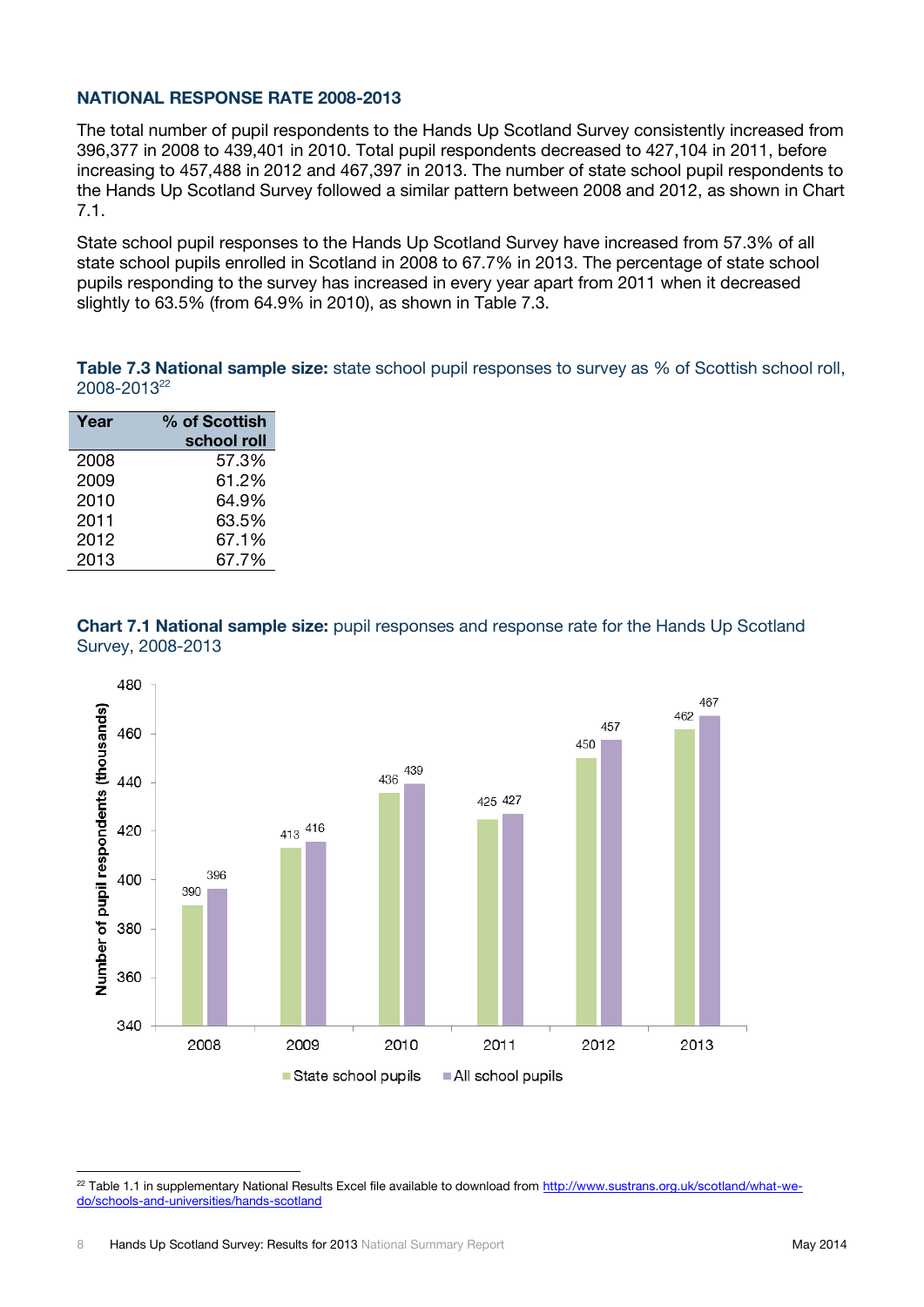The total number of schools responding to the Hands Up Scotland Survey consistently increased from 1,824 in 2008 to 1,987 in 2010. Total schools responding decreased to 1,893 in 2011, before increasing to 1,982 in 2012 and 2,017 in 2013. The number of state schools and pupils responding to the Hands Up Scotland Survey followed a similar pattern between 2008 and 2012, as shown in Chart 7.2.

State school responses to the Hands Up Scotland Survey have increased from 63.2% of all state schools in Scotland in 2008 to 78.7% in 2013. The percentage of state schools responding to the survey has increased in every year apart from 2011 when it decreased slightly to 68.4% (from 70.9% in 2010), as shown in Table 7.4.

**Table 7.4 National sample size:** state school responses to survey as % of all schools in Scotland, 2008-2013<sup>23</sup>

| Year | % of Scottish<br>schools |
|------|--------------------------|
| 2008 | 63.2%                    |
| 2009 | 67.7%                    |
| 2010 | 70.9%                    |
| 2011 | 68.4%                    |
| 2012 | 76.2%                    |
| 2013 | 78.7%                    |

### **Chart 7.2 National sample size:** school responses to the Hands Up Scotland Survey, 2008-2013



<sup>&</sup>lt;sup>23</sup> Table 1.3 in supplementary National Results Excel file available to download from [http://www.sustrans.org.uk/scotland/what-we](http://www.sustrans.org.uk/scotland/what-we-do/schools-and-universities/hands-scotland)[do/schools-and-universities/hands-scotland](http://www.sustrans.org.uk/scotland/what-we-do/schools-and-universities/hands-scotland)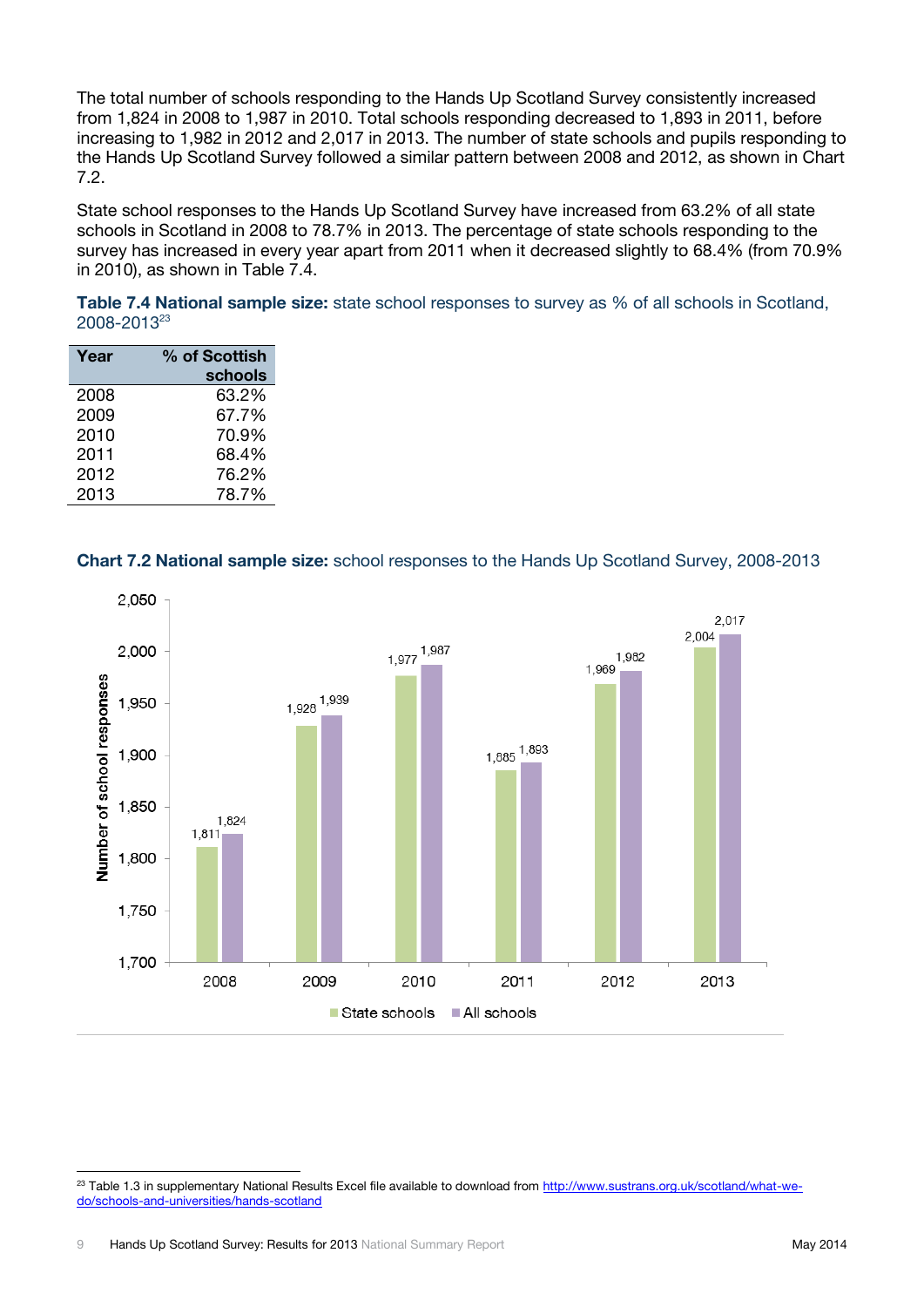No nursery schools were approached to participate in the first Hands Up Scotland Survey in 2008. Since then, a concerted effort has been made to increase participation among nursery schools.

The total number of nursery pupil responses to the Hands Up Scotland survey increased year on year from 7,999 pupils in 2009 to 13,349 in 2010, 14,038 in 2011, 19,411 in 2012 and 19,737 in 2013. The total number of nursery schools responding to the Hands Up Scotland survey has increased year on year from 238 schools in 2009 to 387 in 2010, 423 in 2011, 523 in 2012 and 540 in 2013.

# **LOCAL AUTHORITY RESPONSE RATES 2012-2013**

All 32 local authorities in Scotland have participated in the Hands Up Scotland Survey since 2010 (29 and 31 local authorities participated in 2008 and 2009 respectively).

In 2013, ten local authorities<sup>24</sup> received survey responses from 100.0% of all primary schools in the local authority and fourteen<sup>25</sup> received responses from  $100.0\%$  of all secondary schools.

There was a notable increase in the percentage of primary schools responding to the Hands Up Scotland Survey in Aberdeenshire, from 84.8% of all primary schools in the local authority in 2012 to 95.3% in 2013 (an increase of 15 schools); Falkirk, from 60.0% in 2012 to 78.0% in 2013 (9 schools); Highland, from 36.4% in 2012 to 58.0% in 2013 (38 schools); and Western Isles from 55.6% in 2012 to 100.0% in 2013 (9 schools).

In 2013, there was a notable increase in the percentage of secondary schools responding to the survey in Glasgow City, from no responses in 2012 to 35.5% of all secondary schools in the local authority in 2013 (11 schools) and Highland, from 51.7% in 2012 to 65.5% in 2013 (4 schools).

In 2013 there was a notable decrease in the percentage of primary schools responding to the Hands Up Scotland Survey in Glasgow City, from 68.6% of all primary schools in the local authority in 2012 to 59.7% in 2013 (a decrease of 13 schools) and East Dunbartonshire from 86.5% in 2012 to 67.6% in 2013 (7 schools).

<sup>&</sup>lt;sup>24</sup> Clackmannanshire, East Lothian, Fife, Midlothian, North Lanarkshire, Orkney Islands, Renfrewshire, Scottish Borders, Shetland Islands, Western Isles

<sup>25</sup> Clackmannanshire, East Lothian, Fife, Inverclyde, Midlothian, Moray, North Ayrshire, North Lanarkshire, Orkney Islands, Perth & Kinross, Renfrewshire, Scottish Borders, Shetland Islands, Western Isles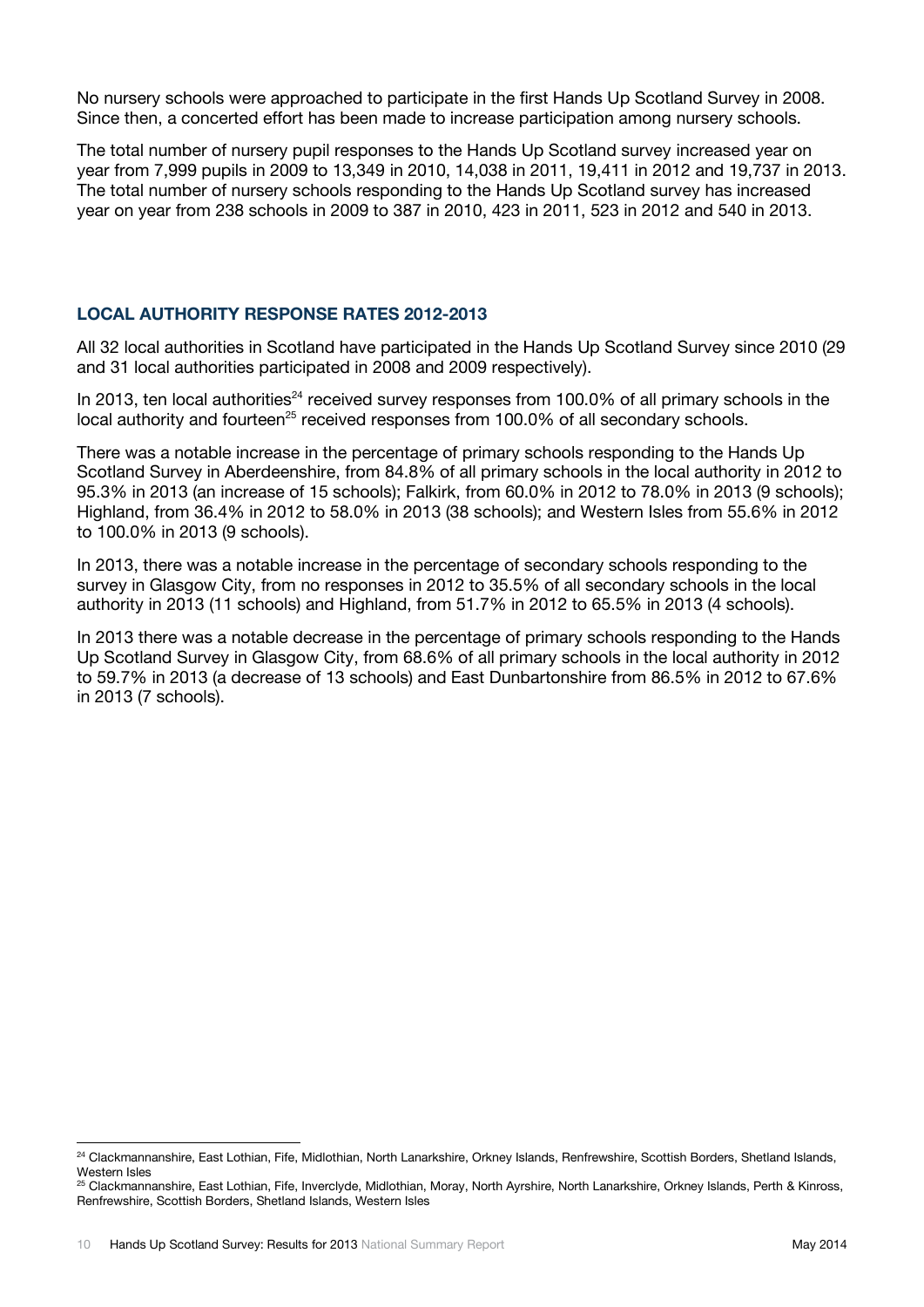# <span id="page-13-0"></span>**8 National Results**

# **NATIONAL RESULTS 2013 (excluding nursery)**

# **Active travel**

50.4% of pupils surveyed in 2013 said that they normally travel to school in an active way without any form of motorised transport (walking, cycling, and using a scooter or skateboard):

- Walking was the most frequent mode of travel with 44.1% of pupils saying that they normally walk to school
- 3.5% of pupils said they normally travel to school by bicycle and 2.8% said that they normally use a scooter or skateboard to travel to school

# **Motorised travel**

41.8% of pupils surveyed in 2013 said that they normally travel to school using only a motorised mode of transport:

- 21.4% of pupils said that they are normally driven to school
- 18.8% of pupils said that they normally take the bus to school
- 1.6% said that they normally travel to school by taxi

### **Multi-mode travel**

In addition to those travelling solely by an active or motorised mode of travel to school, 7.5% of pupils said that they normally park and stride to school (i.e. they are driven part of the way to school by car and walk the rest of the way).

Results for all schools (excluding nursery schools) are displayed in Table 8.1[page 16] and Chart 8.1.

# **Chart 8.1 Travel modes at a national level:** all school pupil responses (excluding nursery), 2013

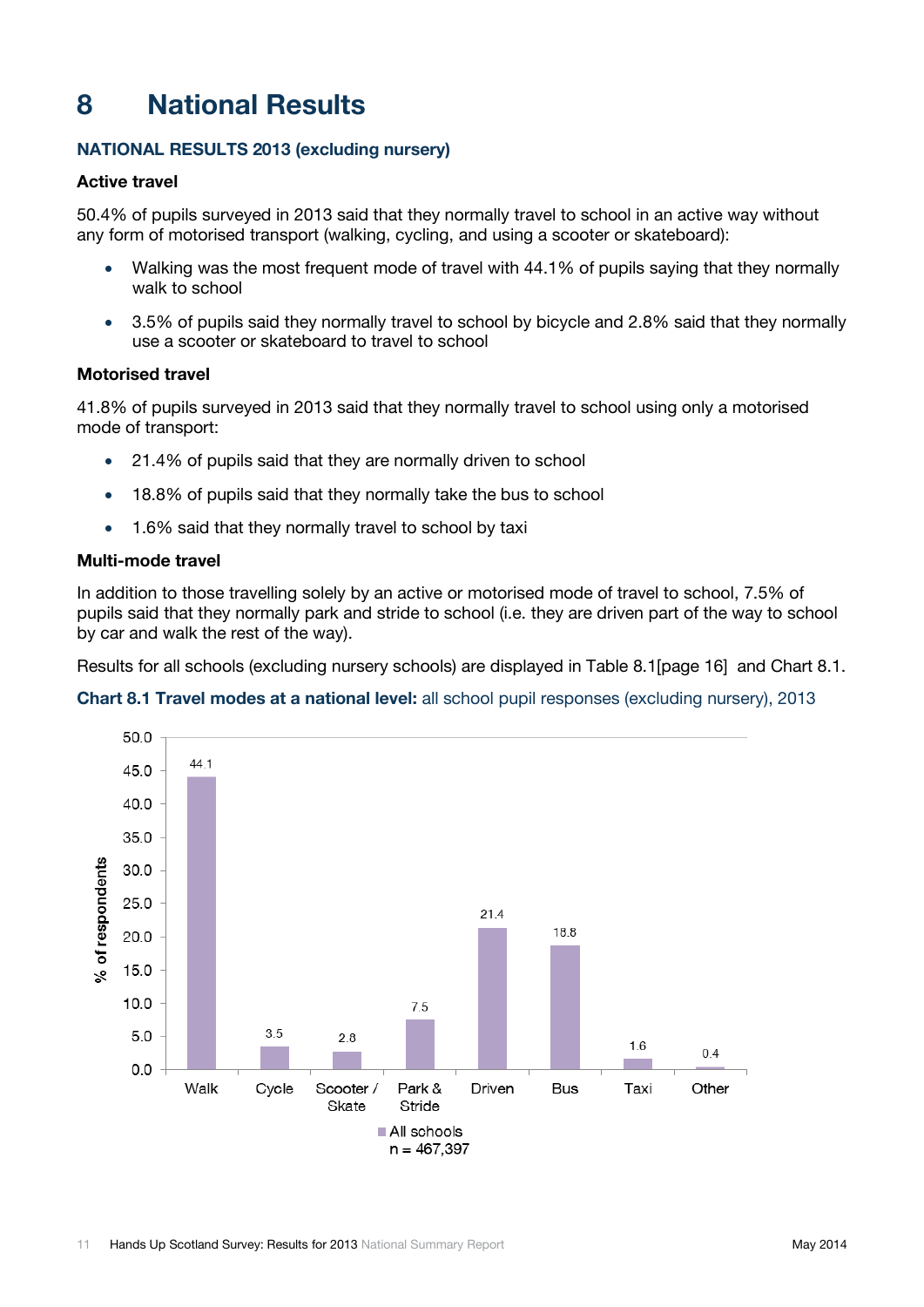# **PRIMARY & SECONDARY RESULTS COMPARISON 2013**

Primary school pupils are more likely to say that they normally travel to school actively, compared to secondary school pupils (55.3% of primary compared to 43.1% of secondary pupils):

- 46.0% of primary schools pupils said they normally walk to school compared to 42.0% of secondary school pupils
- 5.0% of primary school pupils said they normally cycle to school compared to 0.9% of secondary school pupils
- 4.3% of primary school pupils said they scoot or skate to school compared to 0.2% of secondary school pupils

Car use decreases from primary to secondary school, with increased use of public transport among secondary school pupils:

- 25.5% of primary school pupils surveyed in 2013 said they normally travel to school by car compared to 13.9% of secondary school pupils
- 36.9% of secondary school pupils said they normally travel to school by bus compared to 7.7% of primary school pupils

Results for primary and secondary schools are displayed in Table 8.3 [page 16] and Chart 8.2.



# **Chart 8.2 Travel modes at a national level:** primary and secondary pupil responses, 2013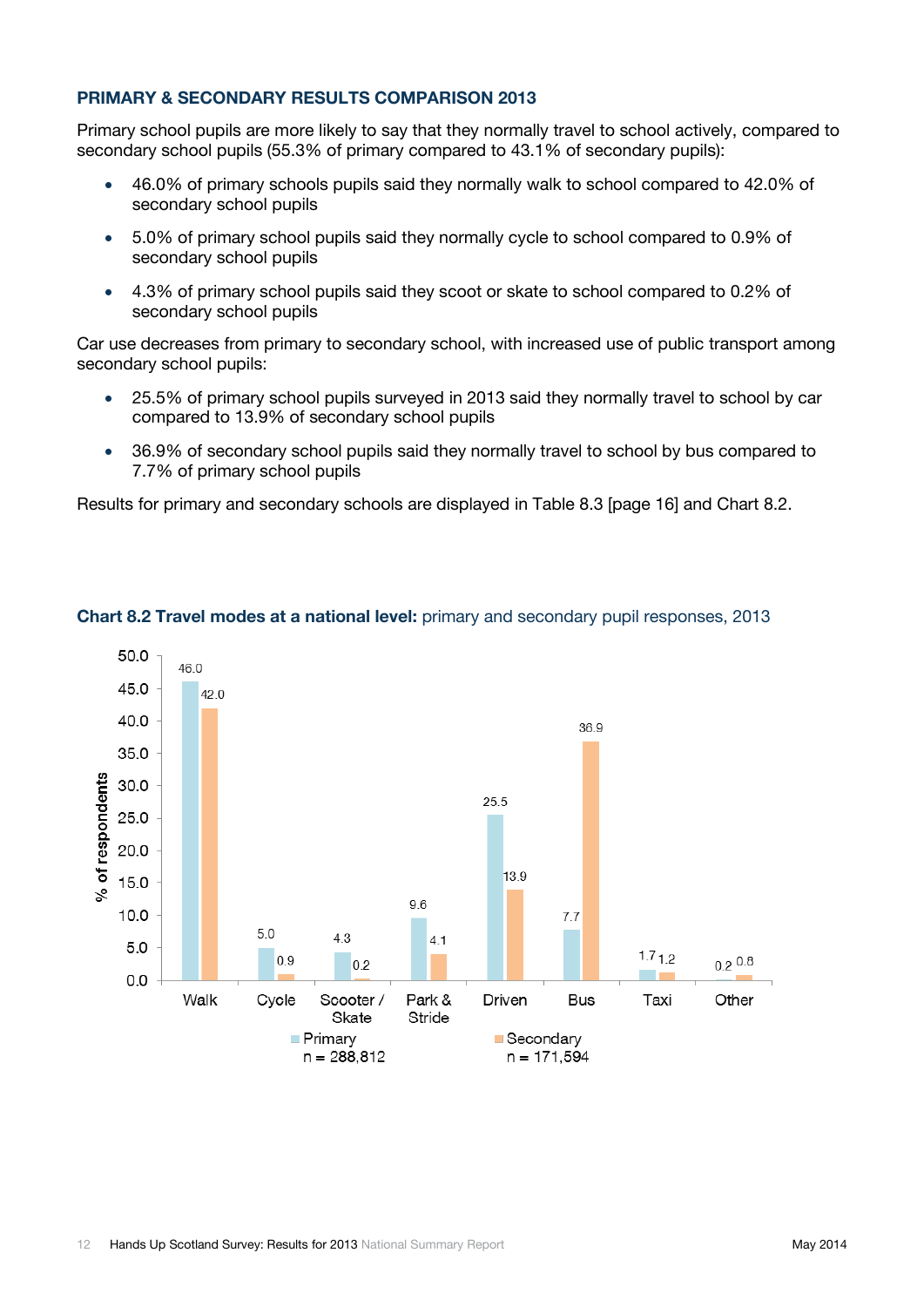# **STATE & INDEPENDENT RESULTS COMPARISON 2013**

Independent school pupils are less likely to travel to school in an active way than those in state schools (primary, secondary and special education needs (SEN), excluding nursery schools):

- 15.3 % of independent school pupils surveyed in 2013 said that they normally walk to school compared to 44.4% of state school pupils
- 1.4% of independent school pupils said they normally cycle to school, compared to 3.5% of state school pupils
- 1.2% of independent school pupils said they normally scoot or skate to school, compared to 2.8% of state school pupils

A higher proportion of independent school pupils than state school pupils use motorised transport to travel to school:

- 44.3% of independent school pupils surveyed in 2013 said they normally travel to school by car compared to 21.1% of state school pupils
- 26.4% of independent school pupils said they normally travel to school by bus, compared to 18.7% of state school pupils

Results for all state schools (excluding nursery) and independent schools are displayed in Table 8.2, Table 8.3 [both page 16] and Chart 8.3.



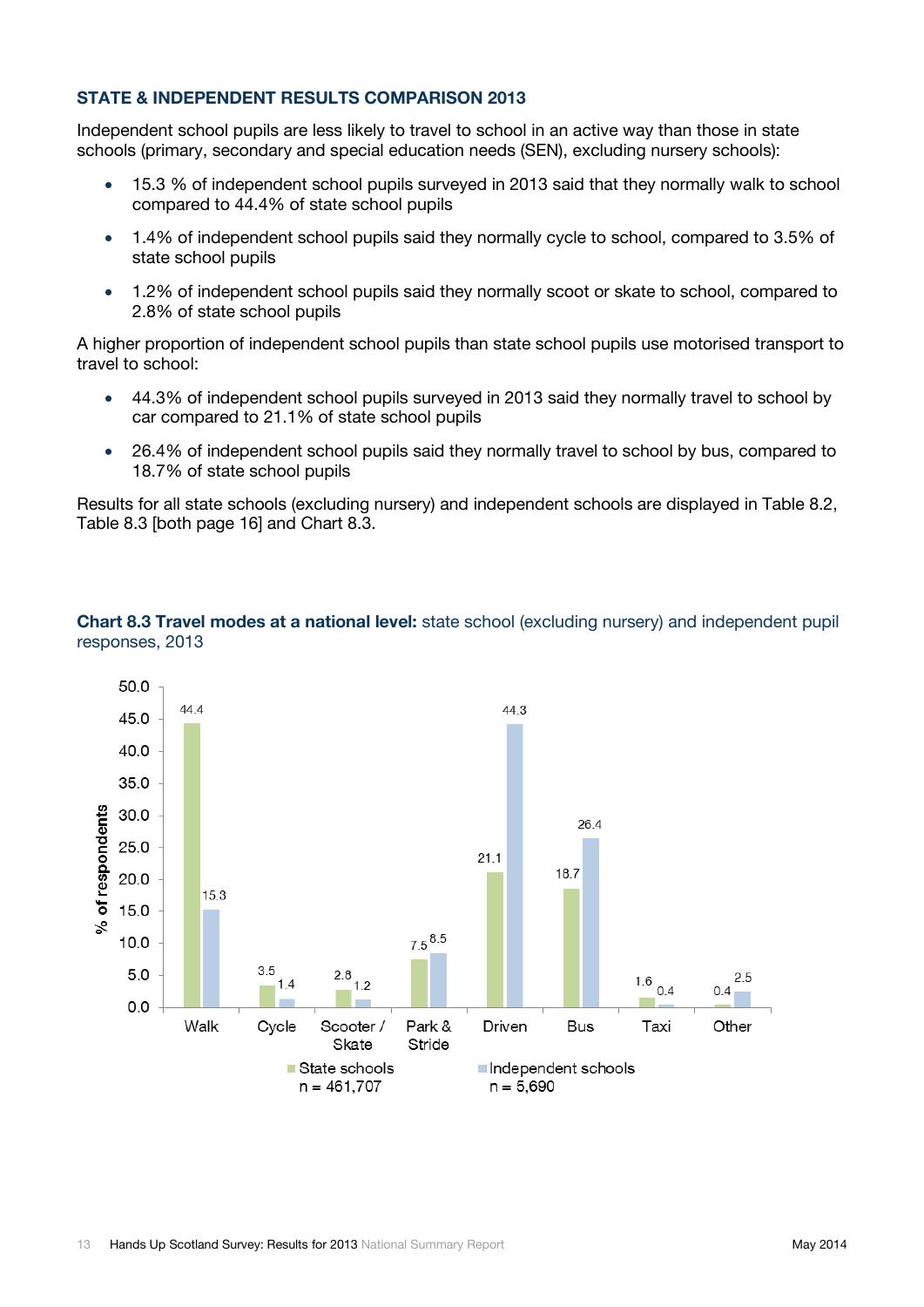# **SEN RESULTS 2013**

The majority of SEN pupils were reported as travelling to school by a motorised mode of transport, although car use makes up a very small proportion of motorised transport relative to overall survey results:

- 94.1% of SEN pupils were reported as normally travelling to school solely by motorised transport (50.3% taxi, 40.5% bus and 3.3% car)
- 1.0% of SEN school pupils were reported as normally walking to school and 0.4% cycling

Results for SEN schools are displayed in Table 8.3 [page 16].

### **NURSERY RESULTS 2013**

Nursery school pupils are slightly more likely to travel to school by motorised transport than an active mode of travel:

- 47.6% of nursery school pupils were reported as normally travelling to nursery school actively without any form of motorised transport (41.0% walk, 2.8% cycle and 3.8% scoot or skate)
- 48.2% of nursery school pupils were reported as normally travelling to school solely by motorised transport (44.6% travel by car, 2.9% travel by bus and 0.7% travel by taxi
- In addition to this, 3.8% of nursery school pupils were reported as normally travelling to school by park and stride

Results for nursery schools are displayed in Table 8.3 [page 16].

#### **NATIONAL RESULTS 2008-2013 (excluding nursery)**

The following is a brief summary of results from the Hands Up Scotland Survey at a national level results from primary, secondary, SEN and independent schools.

There are limitations to the comparability of data across years, as although survey design and methodology have remained consistent, survey sample size has increased considerably (from 396,377 pupil responses in 2008 to 467,397 in 2013) and results have not been tested for statistical significance.

Caution should also be applied when seeking to understand annual variations. A number of variables may impact on travel behaviour from year to year (e.g. weather conditions, school mergers) as well as policies and schemes introduced by central and local government or individual schools.

Nursery school data has not been included in this summary as the number of nursery school respondents has more than doubled since data was first collected (from 7,999 pupil responses in 2009 to 19,737 in 2013).

# **Active travel**

Overall levels of active travel to school without any form of motorised transport (walking, cycling, using a scooter or skate board) consistently remained between 49.3% and 49.9% between 2009 and 2012, with 2008 and 2013 showing slightly higher levels of active travel at 51.8% and 50.4% respectively.

The reported level of walking has decreased from 48.3% in 2008 to 44.1% in 2013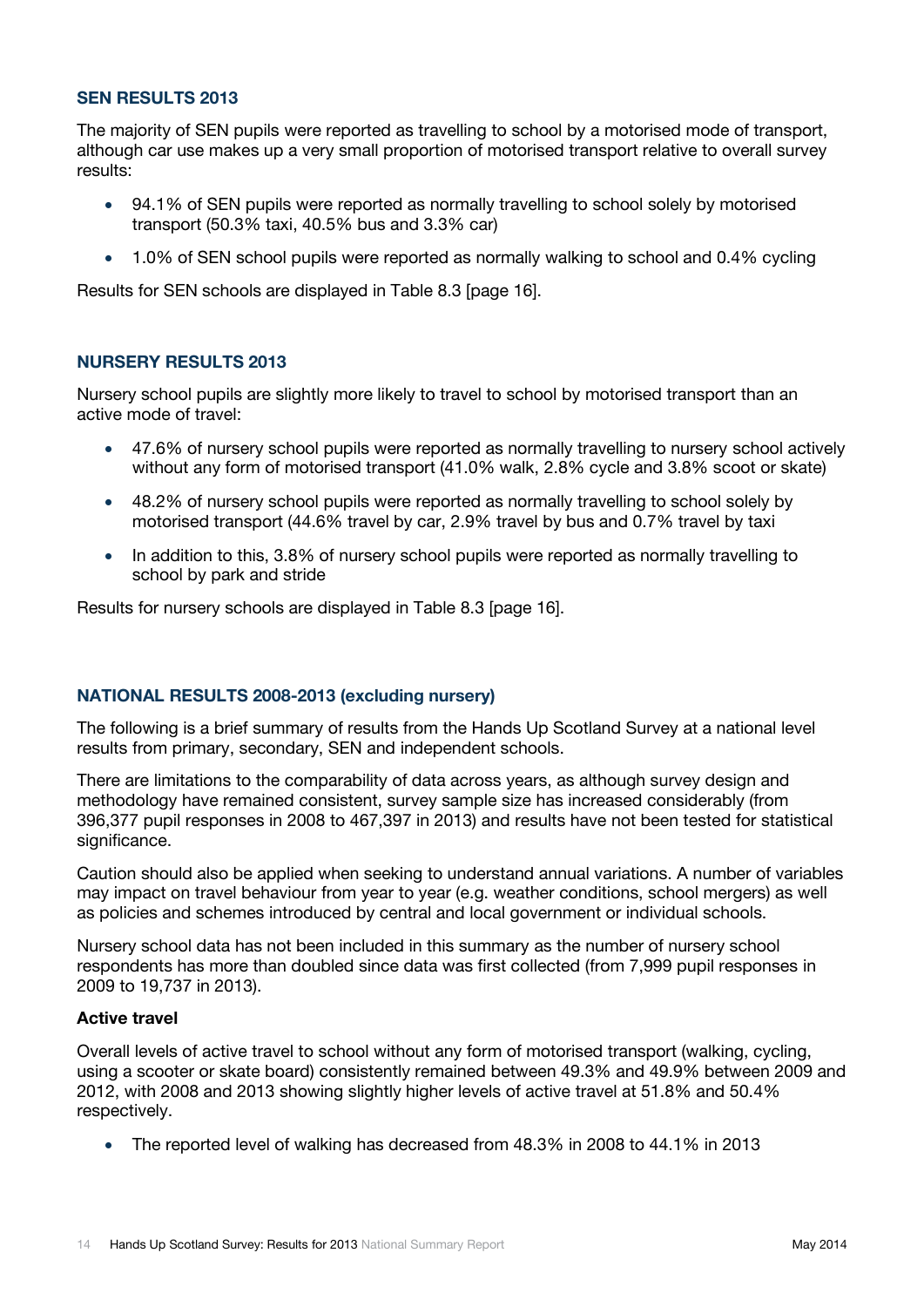- The Hands Up Scotland Survey does not show a clear trend in cycling levels. The percentage of pupils reporting normally cycling to school decreased to 2.3% in 2009 and increased to 3.5% in 2013 but otherwise has remained between 2.8% (2008) and 3.0% (2011)
- The percentage of pupils who say they normally scooter or skateboard to school has increased from 0.7% (2008) to 2.8% (2013). The level of scooting/skating has increased in every year apart from 2009 when it decreased slightly to 0.6%

### **Motorised travel**

The Hands Up Scotland Survey has shown a small decrease in motorised travel each year between 2009 (43.0%) and 2013 (41.8%). However, the survey does not show a clear trend in motorised travel between 2008 (41.6%) and 2013.

- The survey has shown a small decrease in car use each year between 2009 (23.3%) and 2013 (21.4%). However, the survey does not show a clear trend in car use between 2008 (22.0%) and 2013
- Bus use has remained fairly consistent, varying by no more than 0.1 percentage point between 2008 and 2012 (18.1% to18.2%), increasing slightly to 18.8% in 2013
- Taxi use has remained fairly consistent, varying by no more than 0.1 percentage point between 2009 and 2013 (1.6% to 1.7%), having increased slightly from 1.4% in 2008

#### **Multi-mode travel**

The percentage of pupils travelling to school by park and stride has shown a small consistent increase each year from 2008 (6.1%) to 2012 (7.8%), decreasing slightly to 7.5% in 2013.

Results for all schools (excluding nursery schools) from 2008 to 2013 are displayed in Table 8.1 [page 16] and Chart 8.4.



### **Chart 8.4 Travel modes at a national level:** all school (excluding nursery) pupil responses, 2008 - 2013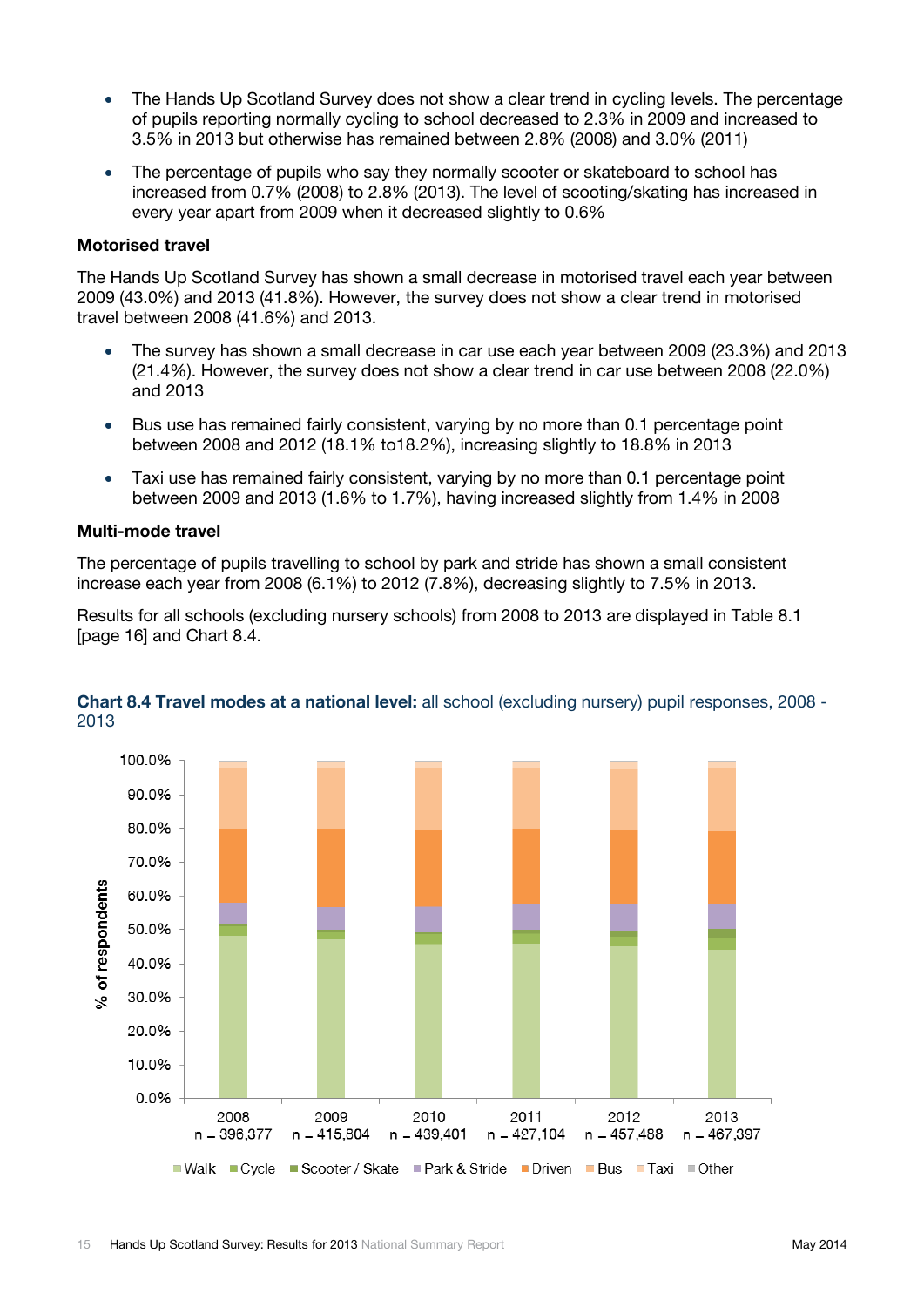# **DATA TABLES**

| Year | Walk  | <b>Cycle</b> | Scooter/<br><b>Skate</b> | Park &<br><b>Stride</b> | <b>Driven</b> | <b>Bus</b> | Taxi | <b>Other</b> | <b>Total</b> |
|------|-------|--------------|--------------------------|-------------------------|---------------|------------|------|--------------|--------------|
|      |       |              |                          |                         |               |            |      |              |              |
| 2008 | 48.3% | 2.8%         | 0.7%                     | 6.1%                    | 22.0%         | 18.2%      | 1.4% | 0.5%         | 396,377      |
| 2009 | 47.0% | 2.3%         | 0.6%                     | 6.7%                    | 23.3%         | 18.1%      | 1.6% | 0.4%         | 415,804      |
| 2010 | 45.8% | 2.8%         | 0.7%                     | 7.4%                    | 22.9%         | 18.2%      | 1.6% | 0.5%         | 439,401      |
| 2011 | 45.9% | 3.0%         | 1.0%                     | 7.5%                    | 22.4%         | 18.2%      | 1.6% | 0.3%         | 427,104      |
| 2012 | 45.1% | 2.9%         | 1.6%                     | 7.8%                    | 22.2%         | 18.2%      | 1.7% | 0.5%         | 457,488      |
| 2013 | 44.1% | 3.5%         | 2.8%                     | 7.5%                    | 21.4%         | 18.8%      | 1.6% | 0.4%         | 467,397      |

#### Table 8.1 Travel modes at a national level: excluding nursery schools, 2008-2013<sup>26</sup>

**Table 8.2 Travel modes at a national level:** all state schools excluding nursery schools, 2008- 2013<sup>27</sup>

| Year | <b>Walk</b> | Cycle | Scooter/<br><b>Skate</b> | Park &<br><b>Stride</b> | <b>Driven</b> | <b>Bus</b> | Taxi | <b>Other</b> | Total   |
|------|-------------|-------|--------------------------|-------------------------|---------------|------------|------|--------------|---------|
| 2008 | 48.7%       | 2.8%  | 0.7%                     | 6.1%                    | 21.7%         | 18.2%      | 1.4% | $0.4\%$      | 389,799 |
| 2009 | 47.1%       | 2.4%  | 0.6%                     | 6.7%                    | 23.1%         | 18.1%      | 1.6% | 0.4%         | 413,118 |
| 2010 | 46.0%       | 2.8%  | 0.7%                     | 7.5%                    | 22.7%         | 18.2%      | 1.6% | 0.5%         | 435,770 |
| 2011 | 46.0%       | 3.0%  | 1.0%                     | 7.5%                    | 22.3%         | 18.2%      | 1.6% | 0.3%         | 424.829 |
| 2012 | 45.6%       | 3.0%  | 1.7%                     | 7.7%                    | 21.8%         | 18.0%      | 1.7% | 0.5%         | 450,192 |
| 2013 | 44.4%       | 3.5%  | 2.8%                     | 7.5%                    | 21.1%         | 18.7%      | 1.6% | 0.4%         | 461,707 |

### Table 8.3 Travel modes at a national level: by school type, 2013<sup>28</sup>

| <b>School Type</b> | <b>Walk</b> | <b>Cycle</b> | Scooter/<br><b>Skate</b> | Park &<br><b>Stride</b> | <b>Driven</b> | <b>Bus</b> | Taxi  | <b>Other</b> | Total   |
|--------------------|-------------|--------------|--------------------------|-------------------------|---------------|------------|-------|--------------|---------|
| Nursery            | 41.0%       | 2.8%         | 3.8%                     | 3.8%                    | 44.6%         | 2.9%       | 0.7%  | 0.3%         | 19,737  |
| Primary            | 46.0%       | 5.0%         | 4.3%                     | 9.6%                    | 25.5%         | 7.7%       | 1.7%  | 0.2%         | 288,812 |
| Secondary          | 42.0%       | 0.9%         | 0.2%                     | 4.1%                    | 13.9%         | 36.9%      | 1.2%  | $0.8\%$      | 171,594 |
| <b>SEN</b>         | 1.0%        | 0.4%         | $\star$                  | $\star$                 | 3.3%          | 40.5%      | 50.3% | 4.4%         | 1,301   |
| Independent        | 15.3%       | 1.4%         | 1.2%                     | 8.5%                    | 44.3%         | 26.4%      | 0.4%  | 2.5%         | 5,690   |

<sup>&</sup>lt;sup>26</sup> Table 2.1 in supplementary National Results Excel file available to download from [http://www.sustrans.org.uk/scotland/what-we](http://www.sustrans.org.uk/scotland/what-we-do/schools-and-universities/hands-scotland)[do/schools-and-universities/hands-scotland](http://www.sustrans.org.uk/scotland/what-we-do/schools-and-universities/hands-scotland)

<sup>&</sup>lt;sup>27</sup> Table 2.2 in supplementary National Results Excel file available to download from [http://www.sustrans.org.uk/scotland/what-we](http://www.sustrans.org.uk/scotland/what-we-do/schools-and-universities/hands-scotland)[do/schools-and-universities/hands-scotland](http://www.sustrans.org.uk/scotland/what-we-do/schools-and-universities/hands-scotland)

<sup>&</sup>lt;sup>28</sup> Table 2.3 in supplementary National Results Excel file available to download from <u>http://www.sustrans.org.uk/scotland/what-we-</u> [do/schools-and-universities/hands-scotland](http://www.sustrans.org.uk/scotland/what-we-do/schools-and-universities/hands-scotland)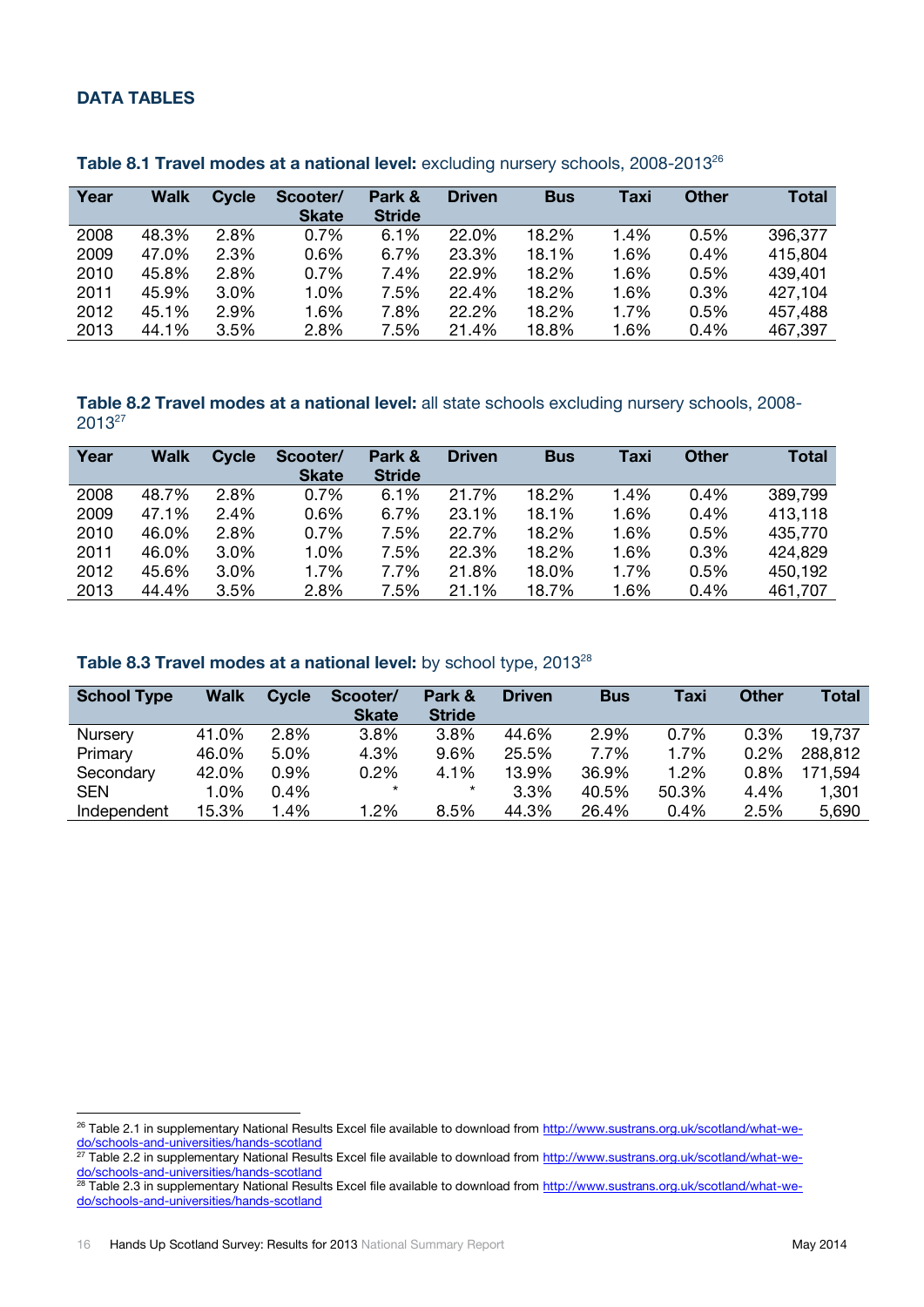| <b>School Type &amp;</b> | <b>Walk</b> | <b>Cycle</b> | Scooter/     | Park &        | <b>Driven</b> | <b>Bus</b> | <b>Taxi</b> | <b>Other</b> | <b>Total</b> |
|--------------------------|-------------|--------------|--------------|---------------|---------------|------------|-------------|--------------|--------------|
| <b>Year Group</b>        |             |              | <b>Skate</b> | <b>Stride</b> |               |            |             |              |              |
| Primary                  |             |              |              |               |               |            |             |              |              |
| $P1-4$                   | 44.1%       | 4.4%         | 4.6%         | 9.4%          | 28.8%         | 6.9%       | 1.6%        | 0.2%         | 137,972      |
| P5-7                     | 50.1%       | 5.4%         | 3.8%         | 10.3%         | 21.0%         | 7.7%       | 1.5%        | 0.2%         | 91,621       |
| <b>Secondary</b>         |             |              |              |               |               |            |             |              |              |
| $S1-3$                   | 41.0%       | 1.0%         | 0.1%         | 4.8%          | 12.8%         | 38.3%      | 1.3%        | 0.7%         | 65,747       |
| $S4-6$                   | 39.9%       | 0.9%         | 0.3%         | 3.8%          | 15.8%         | 37.3%      | 1.3%        | 0.7%         | 50,434       |
| <b>SEN</b>               |             |              |              |               |               |            |             |              |              |
| $P1-4$                   | $\star$     | 0.0%         | 0.0%         | 0.0%          | 2.2%          | 68.8%      | 28.3%       | $\star$      | 272          |
| $P5-7$                   | $0.0\%$     | 0.0%         | 0.0%         | 0.0%          | $^\star$      | 52.6%      | 42.1%       | $\star$      | 38           |
| $S1-3$                   | 0.0%        | 0.0%         | $0.0\%$      | $0.0\%$       | $^\star$      | 64.0%      | 29.7%       | $\star$      | 111          |
| $S4-6$                   | $\star$     | $^\star$     | 0.0%         | 0.0%          | 12.3%         | 70.8%      | 14.2%       | 0.0%         | 106          |
| Independent              |             |              |              |               |               |            |             |              |              |
| $P1-4$                   | 12.6%       | 2.7%         | 4.4%         | 12.6%         | 58.9%         | 8.1%       | $^\star$    | $\star$      | 1,314        |
| $P5-7$                   | 15.6%       | 1.7%         | $^\star$     | 11.8%         | 42.6%         | 25.4%      | $\star$     | 1.8%         | 975          |
| $S1-3$                   | 15.8%       | 0.6%         | $\star$      | 7.6%          | 36.9%         | 35.3%      | $^\star$    | 3.1%         | 1,553        |
| $S4-6$                   | 17.8%       | 0.6%         | $\star$      | 5.0%          | 34.7%         | 36.3%      | $^\star$    | 5.3%         | 1,293        |

**Table 8.4 Travel modes at a national level:** by school type and year group, 2013<sup>29</sup>

# **ADDITIONAL INFORMATION**

The results presented in this report are accompanied by supplementary National Results tables in Excel including a breakdown of results at a local authority level and data collected from 2008-2013. This document is available from Sustrans' website:

<http://www.sustrans.org.uk/scotland/what-we-do/schools-and-universities/hands-scotland>

 <sup>29</sup> Table 2.4 in supplementary National Results Excel file available to download from <u>http://www.sustrans.org.uk/scotland/what-we-</u> [do/schools-and-universities/hands-scotland](http://www.sustrans.org.uk/scotland/what-we-do/schools-and-universities/hands-scotland)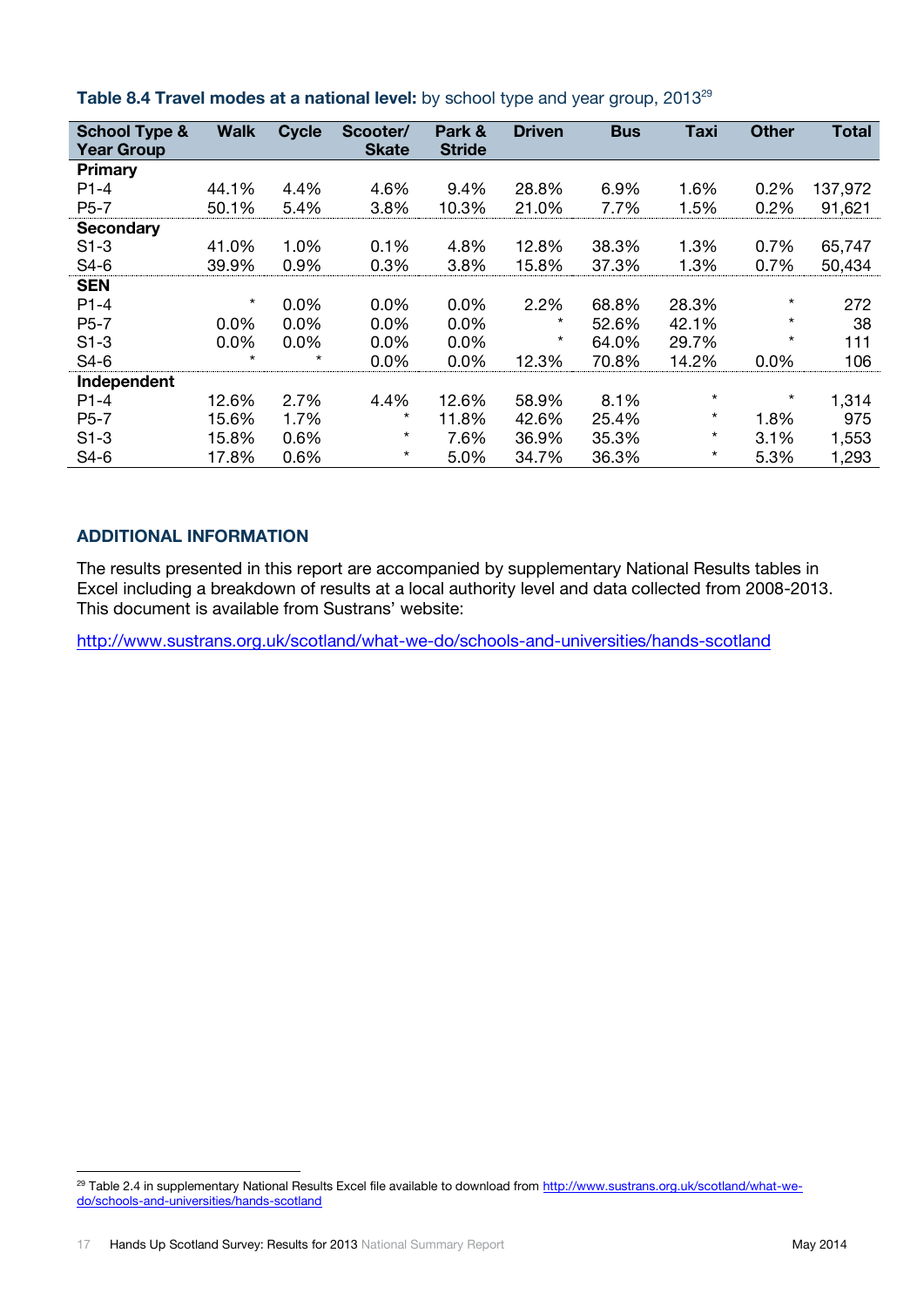# <span id="page-20-0"></span>**9 Technical notes**

# **Data collection**

- 1. Data collection for the Hands Up Scotland Survey occurs on an annual basis in the second week of September. In 2013, data collection took place between the 9th and 13th September. In 2014 data collection will take place between 8th and 12th September.
- 2. Pupils of primary and secondary school age are asked to respond to the Hands Up Scotland Survey themselves. Assistance may be provided to nursery or SEN school pupils by a parent, guardian or member of school staff when responding to the Survey, depending on the level of support required.

# **Response rates**

3. Survey receipt and response rates as a percentage of Scottish school roll and as a percentage of all schools in Scotland are calculated using Scottish Government Education Statistics<sup>30</sup>. This is only available for state primary, secondary and SEN schools. It is therefore not possible to calculate these receipt or response rates from nursery or independent school types.

### **School type**

- 4. Nursery data is presented separately, and has not been included in data for 'All Schools'. Independent school data is included in data for 'All Schools'.
- 5. Data for 'primary' and 'secondary' and 'SEN' are comprised of results from state-funded schools only.
- 6. Data for 'all state schools' is comprised of 'primary', 'secondary and 'SEN' data

#### **Interpreting results**

- 7. In 2013 a prize draw was offered to schools as an incentive for returning responses from all year groups by Sustrans Scotland. Between 2012 and 2013, the percentage of state schools responding to the survey increased from 76.2% to 78.7%. However, it is not possible to ascertain whether a proportion of these schools were encouraged by the incentive or whether this increase in school responses reflects the continuation of an overall trend (the percentage of state schools responding to the survey has increased in every year apart from 2011 when it decreased slightly to 68.4% from 70.9% in 2010).
- 8. The same schools/pupils may not respond to the survey each year and survey data is not weighted to take this into account. This may have implications for year on year comparison; particular caution should be applied when attempting to draw conclusions from small percentage point changes.
- 9. Where the sample size is small (totalling less than 100), care should be taken when interpreting results. It should also be noted that there are instances where sample sizes are small due to the size of the local authority. Moreover, fields/local authorities with a small number of responses may see large changes in percentage between years
- 10. A number of variables may impact on travel behaviour from year to year (e.g. weather conditions, school mergers, closures and relocations) as well as policies and schemes introduced by central and local government or individual schools. Therefore, caution should be applied when seeking to understand annual variations
- 11. As the Hands Up Scotland Survey is carried out over a one week period, weather conditions may differ considerably from year to year. It should be noted that weather conditions have an

<sup>30</sup> <http://www.scotland.gov.uk/Topics/Statistics/Browse/School-Education/Summarystatsforschools>